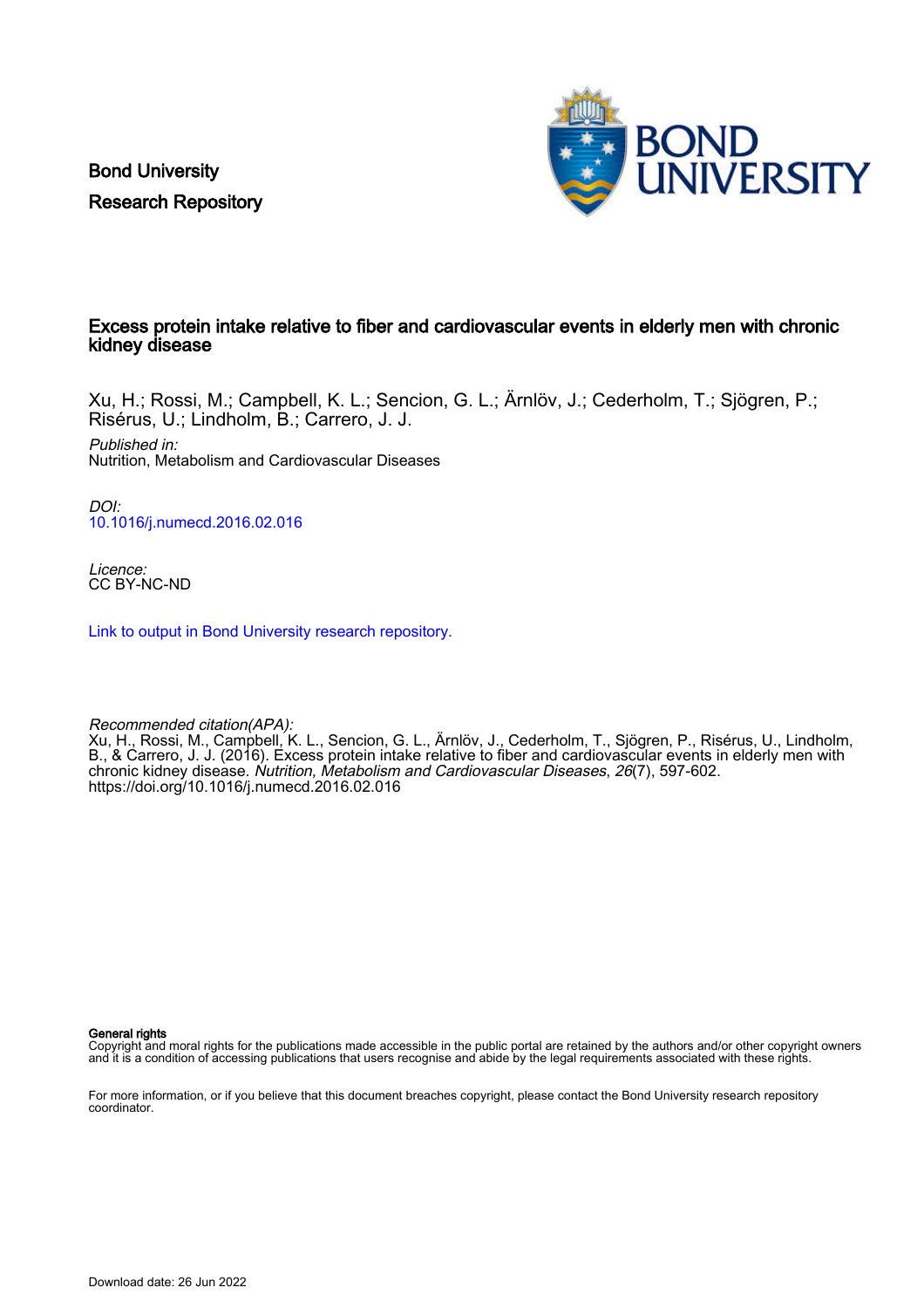# **Excess protein intake relative to fiber and cardiovascular events in**

# **elderly men with chronic kidney disease**

Hong Xu, MD,<sup>a</sup> Megan Rossi, PhD, BSc,<sup>b,c</sup> Katrina L Campbell, PhD,<sup>b,d</sup> Gloria Lissete Sencion, MD,<sup>a</sup> Johan Ärnlöv, MD, PhD,<sup>e,f</sup> Tommy Cederholm, MD,PhD,<sup>g</sup> Per Sjögren, MD, PhD,<sup>g</sup> Ulf Risérus, PhD,<sup>g</sup> Bengt Lindholm, MD, PhD,<sup>a</sup> Juan Jesús Carrero,  $PhD$ , $<sup>a,h</sup>$ </sup>

<sup>a</sup> Divisions of Renal Medicine and Baxter Novum, Department of Clinical Science, Intervention and Technology, Karolinska Institutet, Stockholm, Sweden

<sup>b</sup> Centre for Kidney Disease Research, Princess Alexandra Hospital, Brisbane, Australia

<sup>c</sup> Division of Diabetes and Nutritional Sciences, King's College, London, United Kingdom

 $\alpha$ <sup>d</sup> Bond University, Faculty of Health Sciences and Medicine, Robina, Australia

<sup>e</sup> Department of Medical Sciences, Molecular epidemiology, Uppsala University, Uppsala, Sweden

<sup>f</sup> School of Health and Social Studies, Dalarna University, Falun, Sweden

<sup>g</sup> Department of Public Health and Caring Sciences, Clinical Nutrition and Metabolism, Uppsala University, Uppsala, Sweden

h Center for Molecular Medicine, Karolinska Institutet, Stockholm, Sweden

**Running head:** Protein-fiber intake ratio, CVD events, CKD

**Word counts:** Abstract: 250 words, Text: 2806 words, Tables: 2, Figure: 1.

Sencion, MD,<sup>4</sup> Johan Ärnlöv, MD, PhD,<sup>6,1</sup> Tommy Cederholm, MD,PhD,<sup>8</sup> Pe<br>
1, MD, PhD,<sup>8</sup> UH Risérus, PhD,<sup>6</sup> Bengt Lindholm, MD, PhD,<sup>4</sup> Juan Jest<br>
1, MD, PhD,<sup>8</sup> UH Risérus, PhD,<sup>6</sup> Bengt Lindholm, MD, PhD,<sup>4</sup> Juan Jest Correspondence to: Juan Jesús Carrero Divisions of Renal Medicine and Baxter Novum Karolinska University Hospital, Huddinge M99, Karolinska Institutet SE-14186 Stockholm, Sweden Tel.: +46-8-58583982 Fax: +46-8-58583925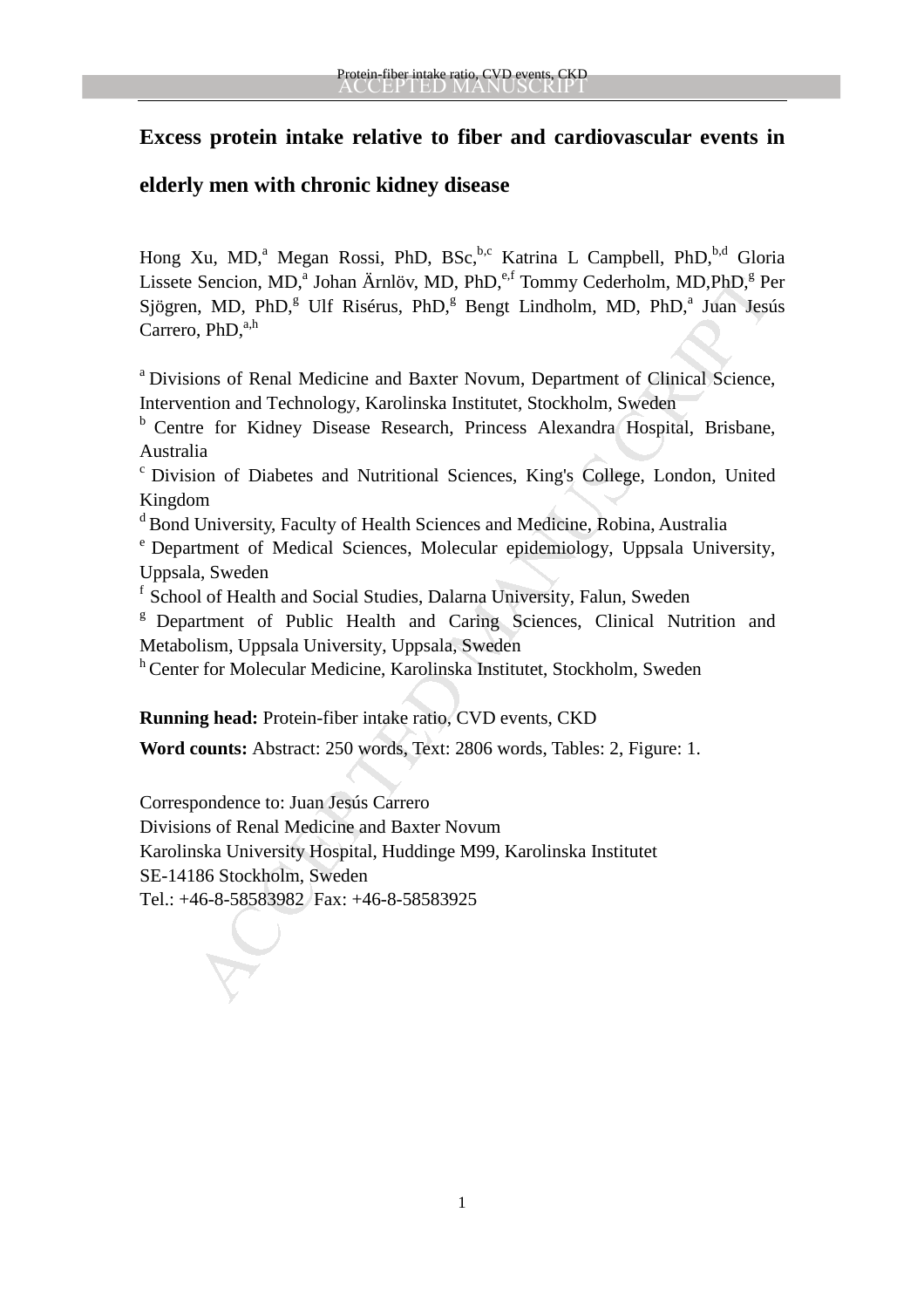### **ABSTRACT**

**Background and Aims:** The elevated cardiovascular (CVD) risk observed in chronic kidney disease (CKD) may be partially alleviated through diet. While protein intake may link to CVD events in this patient population, dietary fiber has shown cardioprotective associations. Nutrients are not consumed in isolation; we hypothesize that CVD events in CKD may be associated with dietary patterns aligned with an excess of dietary protein relative to fiber.

ink to CVD events in this patient population, dietary fiber has show<br>orotective associations. Nutrients are not consumed in isolation; we hypothesiz<br>VD events in CKD may be associated with dietary patterns aligned with a<br>o **Methods and Results:** Prospective cohort study from the Uppsala Longitudinal Study of Adult Men. Included were 390 elderly men aged 70–71 years with CKD and without clinical history of CVD. Protein and fiber intake, as well as its ratio, were calculated from 7-day dietary records. Cardiovascular events were registered prospectively during a median follow-up of 9.1 (inter-quartile range, 4.5-10.7) years. The median dietary intake of protein and fiber was 66.7 (60.7-71.1) and 16.6 (14.5- 19.1) grams/day respectively and the protein-to-fiber intake ratio was 4.0 (3.5-4.7). Protein-to-fiber intake ratio was directly associated with serum C-reactive protein levels. During follow-up, 164 first-time CVD events occurred (incidence rate 54.5/1,000 per year). Protein-fiber intake ratio was an independent risk factor for CVD events [adjusted hazard ratio, HR per standard deviation increase (95% confidence interval, CI) 1.33 (1.08, 1.64)]. Although in opposing directions, dietary protein [1.18 (0.97, 1.44)], dietary fiber alone [0.81 (0.64, 1.02)], were not significantly associated with CVD events.

**Conclusions:** An excess of dietary protein relative to fiber intake was associated with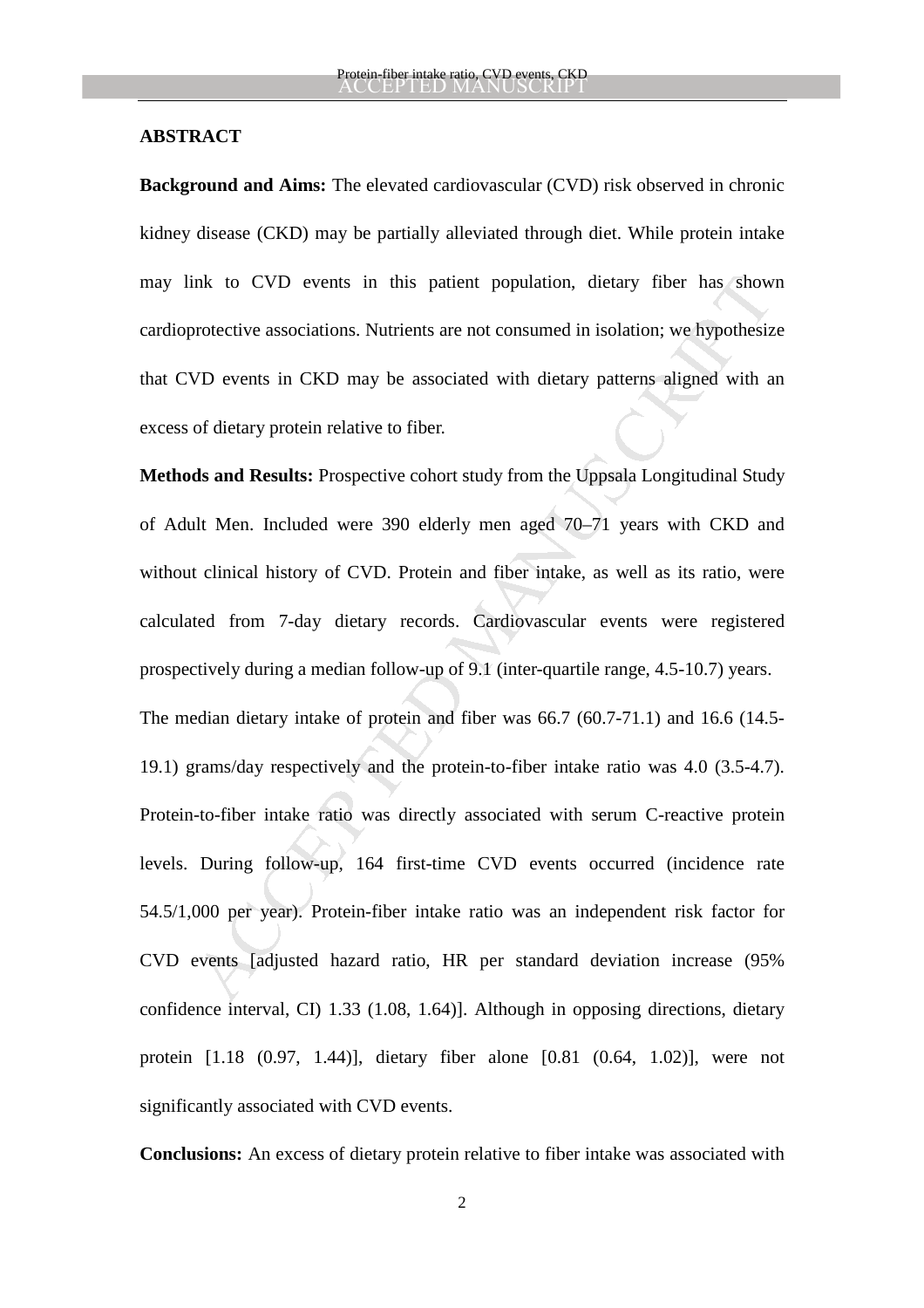the incidence of cardiovascular events in a homogeneous population of older men with CKD.

ords: protein intake, fiber intake, protein-fiber intake ratio, CVD, CKD<br>
ACCEPTED intake and the ratio of CVD, CKD<br>
ACCEPTED intake and the ratio of CVD, CKD<br>
ACCEPTED interactions of the ratio of CVD, CKD<br>
ACCEPTED inter **Key words:** protein intake, fiber intake, protein-fiber intake ratio, CVD, CKD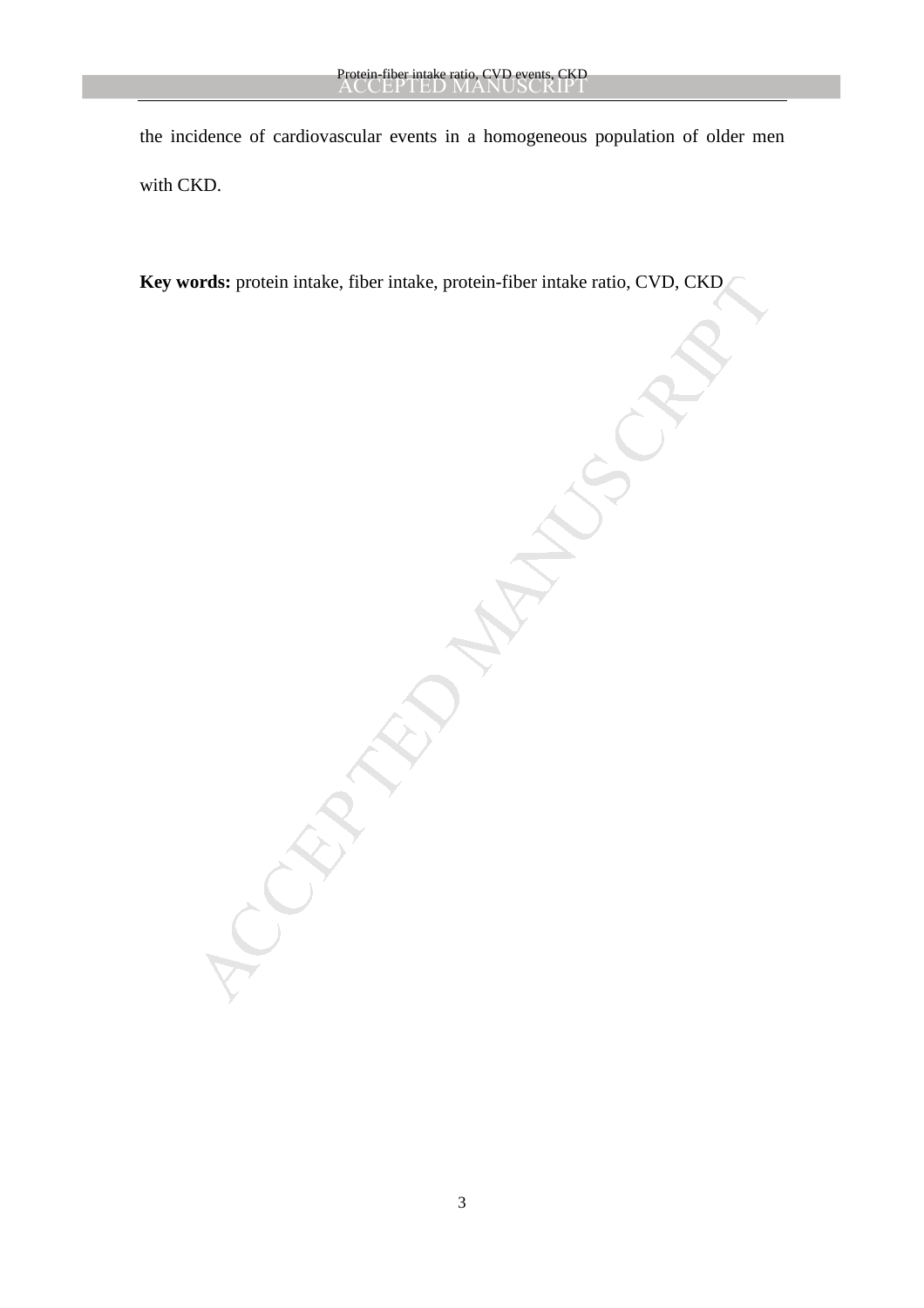#### **INTRODUCTION**

(CKD) [1]. Excess protein intake has been associated with increased CVI<br>ity and mortality in some [2-4] but not all community-based studies [5-7]. Fe<br>s with CKD, limiting protein intake remains an important modifiable risk Poor lifestyle habits, including unhealthy diet, may contribute to the elevated cardiovascular disease (CVD) risk observed in individuals with chronic kidney disease (CKD) [1]. Excess protein intake has been associated with increased CVD morbidity and mortality in some [2-4] but not all community-based studies [5-7]. For patients with CKD, limiting protein intake remains an important modifiable risk factor for haltering CKD progression, but whether high protein intake is associated with cardiovascular risk in this patient population has not been established. In contrast, observational studies consistently report that a high fiber intake is associated with reduced cardiovascular risk and mortality in the community [8]. Moreover, this association appears to be stronger in adults with CKD [9, 10].

Nutrients are not consumed in isolation. There is a considerable biological ground to support the notion that reducing protein intake and increasing the intake of fruit, vegetables and, in essence, dietary fiber, may mitigate the excess cardiovascular risk of CKD patients [11]. A significant difference in generation rates of two major nephrovascular toxins indoxyl sulfate and p-cresyl sulfate between omnivores and vegetarians has been demonstrated in the healthy population, presumably owing to their different protein and fiber profiles (i.e. higher protein: fiber ratio in omnivores) [12]. Furthermore, we showed that the ratio of dietary protein-fiber intake was strongly associated with the serum concentration of these toxins in CKD patients [13]. However, neither study found an association between the toxins and individual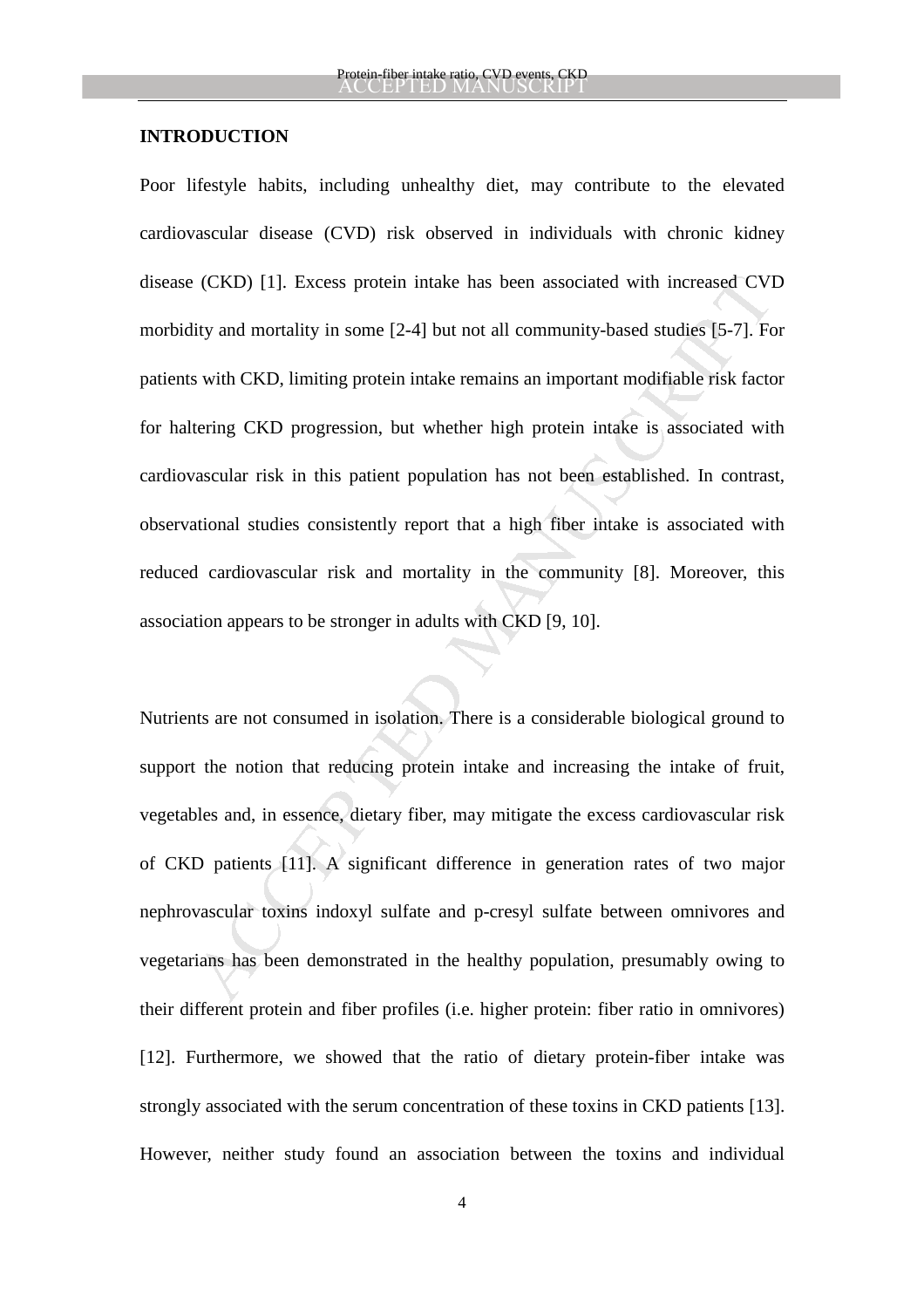MANUSCRIPT nutrients, suggesting the importance of considering the nutrients' combined effect [12, 13]. We hypothesize that dietary patterns aligned with an excess of dietary protein relative to fiber may be more important than the component nutrients on CVD risk in CKD.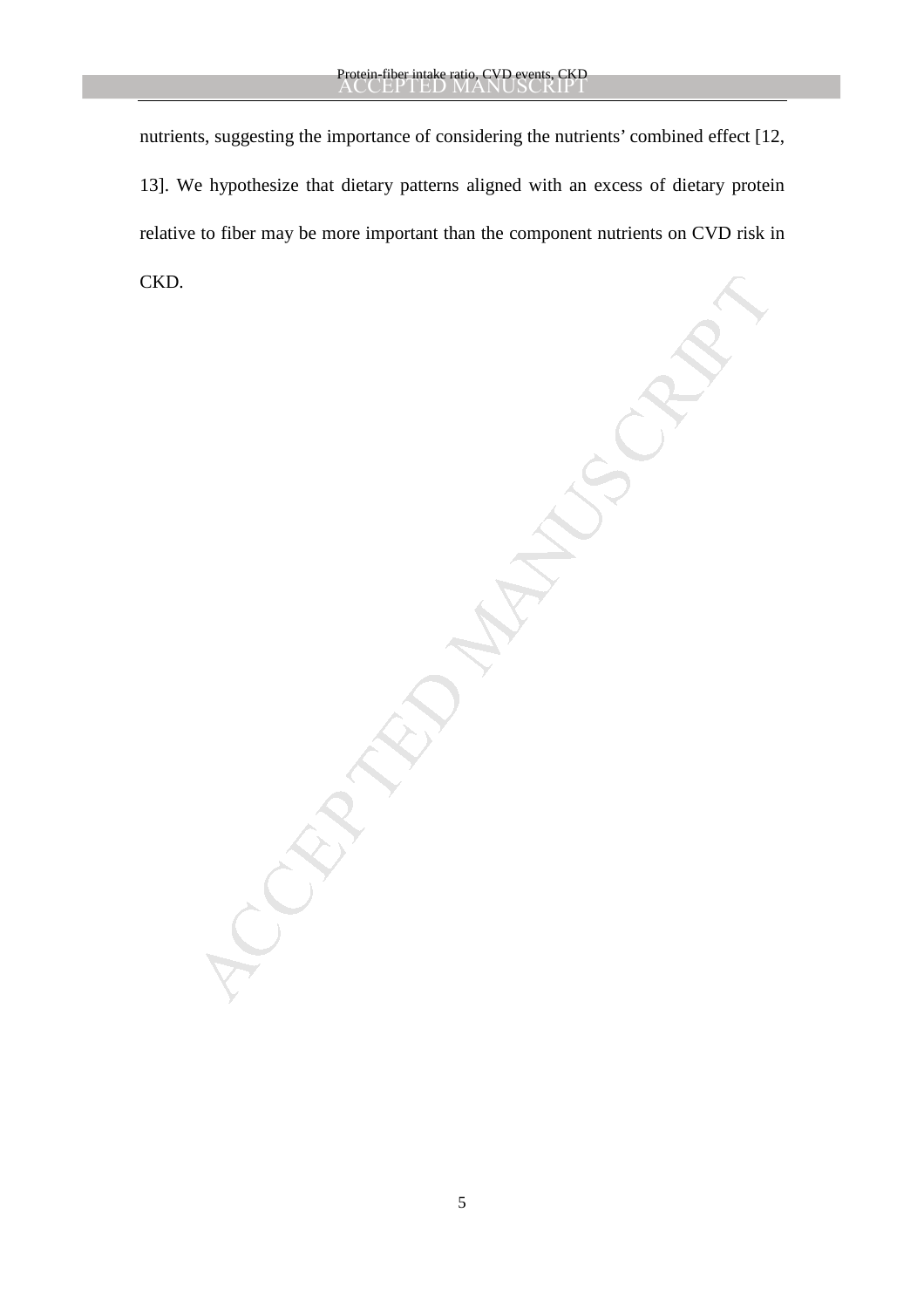### **METHODS**

### **Study population**

www2.pubcare.uu.se/ULSAM/). The present analyses are based on the thir<br>M examination cycle. During this examination, participants were 70-71 year<br>(examinations performed during 1991-1995;  $n=1221$ ). A total of 69<br>uals were This study was performed in the Uppsala Longitudinal Study of Adult Men (ULSAM) (http://www2.pubcare.uu.se/ULSAM/). The present analyses are based on the third ULSAM examination cycle. During this examination, participants were 70-71 years of age (examinations performed during 1991-1995; *n*=1221). A total of 692 individuals were identified as having CKD on the basis of cystatin C-estimated glomerular filtration rate (eGFR) <60 mL/min/1.73m2 (*n*=506) or urine albumin excretion rate (UAER)  $\geq$  20 $\mu$ g/min (*n*=292), or both these conditions (*n*=106). Of those, we excluded individuals with a history of CVD (*n*=302), defined as any CVD recorded in the Swedish Patient register (Inter-national Classification of Diseases (ICD)-8 codes 390–458 or ICD-9 codes 390–459). The remaining 390 participants were considered for the present study. The Ethics Committee at Uppsala University approved the study and all participants gave informed consent.

## **Demographics and co-morbidities**

Investigations were performed under standardized conditions. Smoking status was defined as current smoking versus non-smoking. Regular physical activity was defined as the reporting of regular or athletic leisure time exercise habits according to four physical activity categories (sedentary, moderate, regular, and athletic). Blood pressure (BP) was measured in duplicate in the right arm with the subject in the supine position at rest. Hypertension was defined as  $BP \ge 140/90$  mmHg or the use of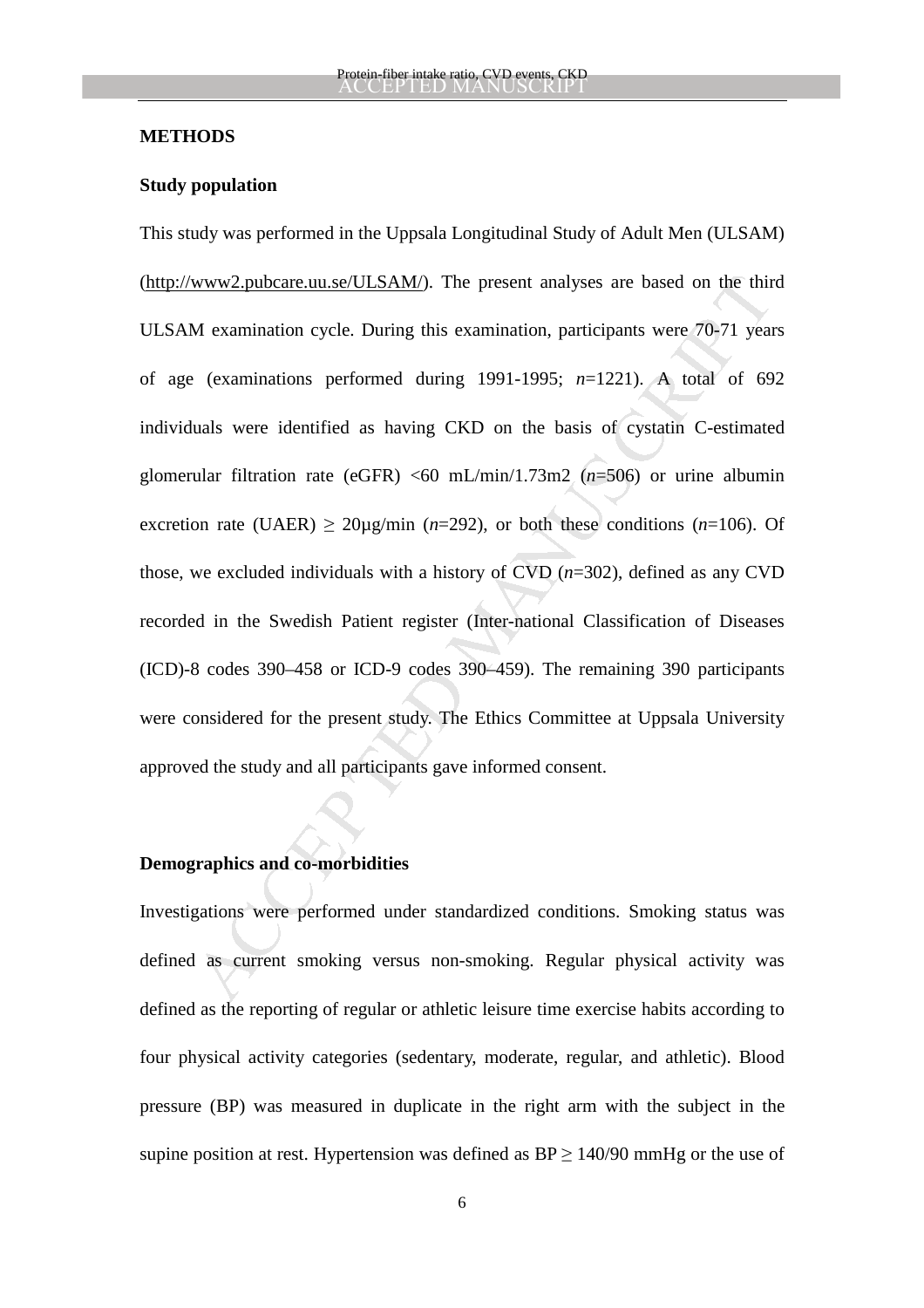antihypertensive medications. Diabetes mellitus was defined as fasting plasma glucose ≥126 mg/dL (7.0 mmol/L), 2h post-load glucose levels ≥200 mg/dL (11.1 mmol/L) or diabetes medication (insulin or oral). Hyperlipidemia was defined as serum cholesterol >250 mg/dL (6.5 mmol/L), serum triglycerides >200 mg/dL (2.3 mmol/L) or treatment with lipid-lowering medications.

### **Protein-fiber intake ratio assessment**

cholesterol >250 mg/dL (6.5 mmol/L), serum triglycerides >200 mg/dL (2.<br>
L) or treatment with lipid-lowering medications.<br> **a-fiber intake ratio assessment**<br> **a-fiber intake ratio assessment**<br> **a-fiber intake ratio assessm** Dietary habits were evaluated by a 7-day dietary record based on a validated precoded menu book, which was prepared and previously used by the Swedish National Food Administration (NFA). A dietitian gave the participants verbal instructions of how to complete the dietary record, and the amounts consumed were reported in household measurements or specified as portion sizes. The daily intake of protein and fiber as well as its ratio were calculated using a food composition database from the NFA. Other nutrients that are typically aligned with this ratio and considered in these analyses were saturated fatty acid intake (SFA), potassium and salt intake. Dietary salt was estimated as the natural salt-content of foods and, when reported by the participants, the salt added to cooking and at the table. In order to reduce extraneous variation, nutrient intake was corrected for total energy intake by regression analysis of the residual method [14].

#### **Laboratory measurements**

Venous blood samples were drawn in the morning after an overnight fast and stored at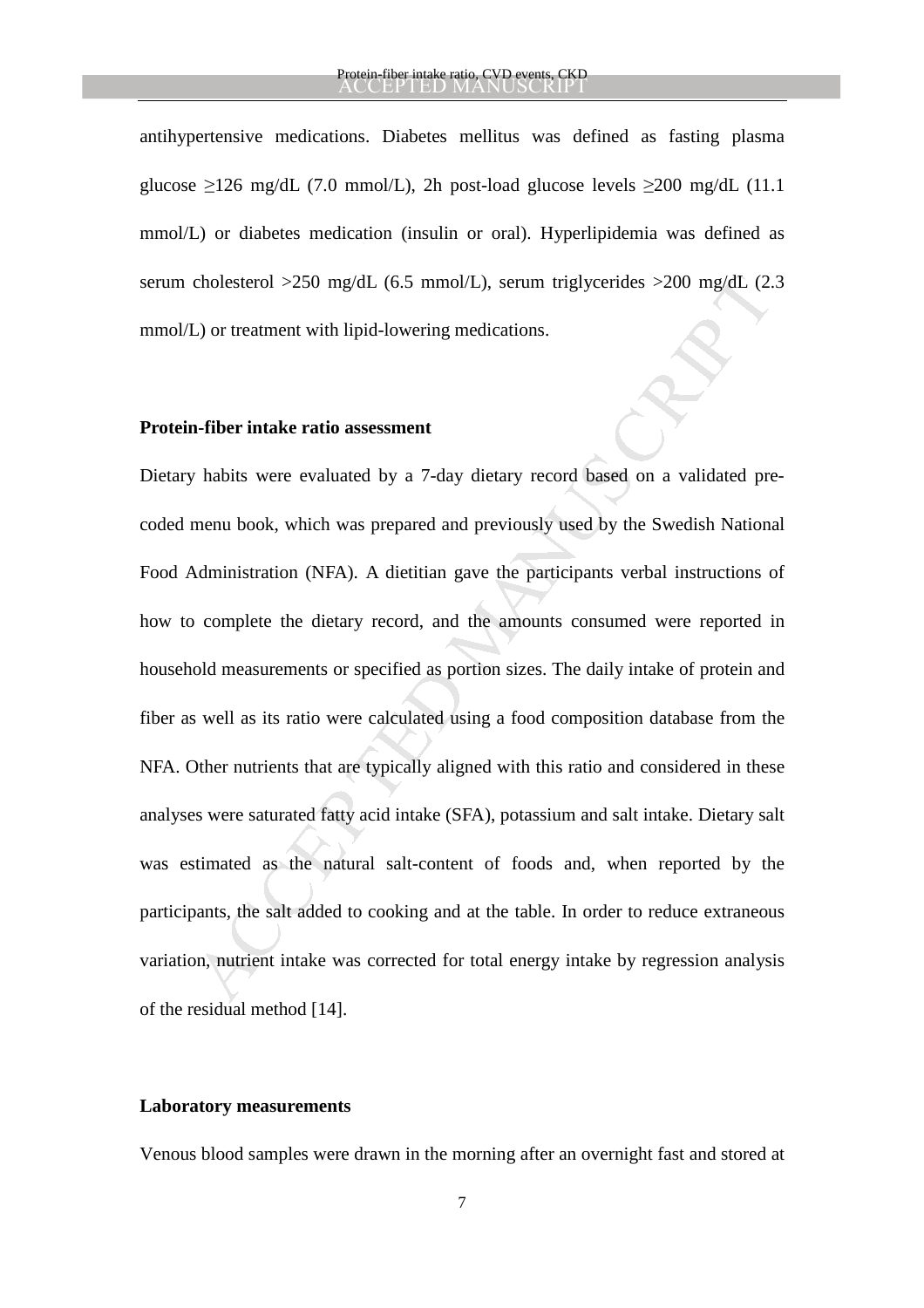Ilbumin excretion rate (UAER) was calculated based on the amount of albumi<br>
urine collected during the night. The subjects were instructed to voi<br>
iately before going to bed and to record the time. All samples during the n -70 °C until required for analyses. Serum cystatin C (N Latex Cystatin C, Dade Behring) was used to estimate GFR by the formula  $y=77.24 \times x^{-1.2623}$ , which has been shown to be closely correlated with iohexol clearance in our previous study [15]. Urine albumin excretion rate (UAER) was calculated based on the amount of albumin in the urine collected during the night. The subjects were instructed to void immediately before going to bed and to record the time. All samples during the night and the first sample of urine after rising were collected and used for the analysis with radioimmunoassay kit (Albumin RIA 100; Pharmacia, Uppsala, Sweden). Serum high sensitivity C-reactive protein (hs-CRP) was measured by latex enhanced reagent (Dade Behring, Deerfield, IL) using a Behring BN ProSpec analyzer (Dade Behring).

## **Follow-up and CVD events incidence**

The analysis of CVD event incidence considered the combined endpoint of both fatal and non-fatal events. The Swedish National vital status Registry and Swedish national hospital discharge register were used to identify CVD events (identified by ICD-9 codes 390-459 or ICD-10 codes I00–I99), and were thereafter validated by inspection of medical records. Patient follow-up was done prospectively from examination date until first CVD events, death by causes other than CVD or December 31, 2003, whichever came first. There was no loss to follow-up.

### **Statistics**

Values are expressed as mean  $\pm$  standard deviation (SD) for normally distributed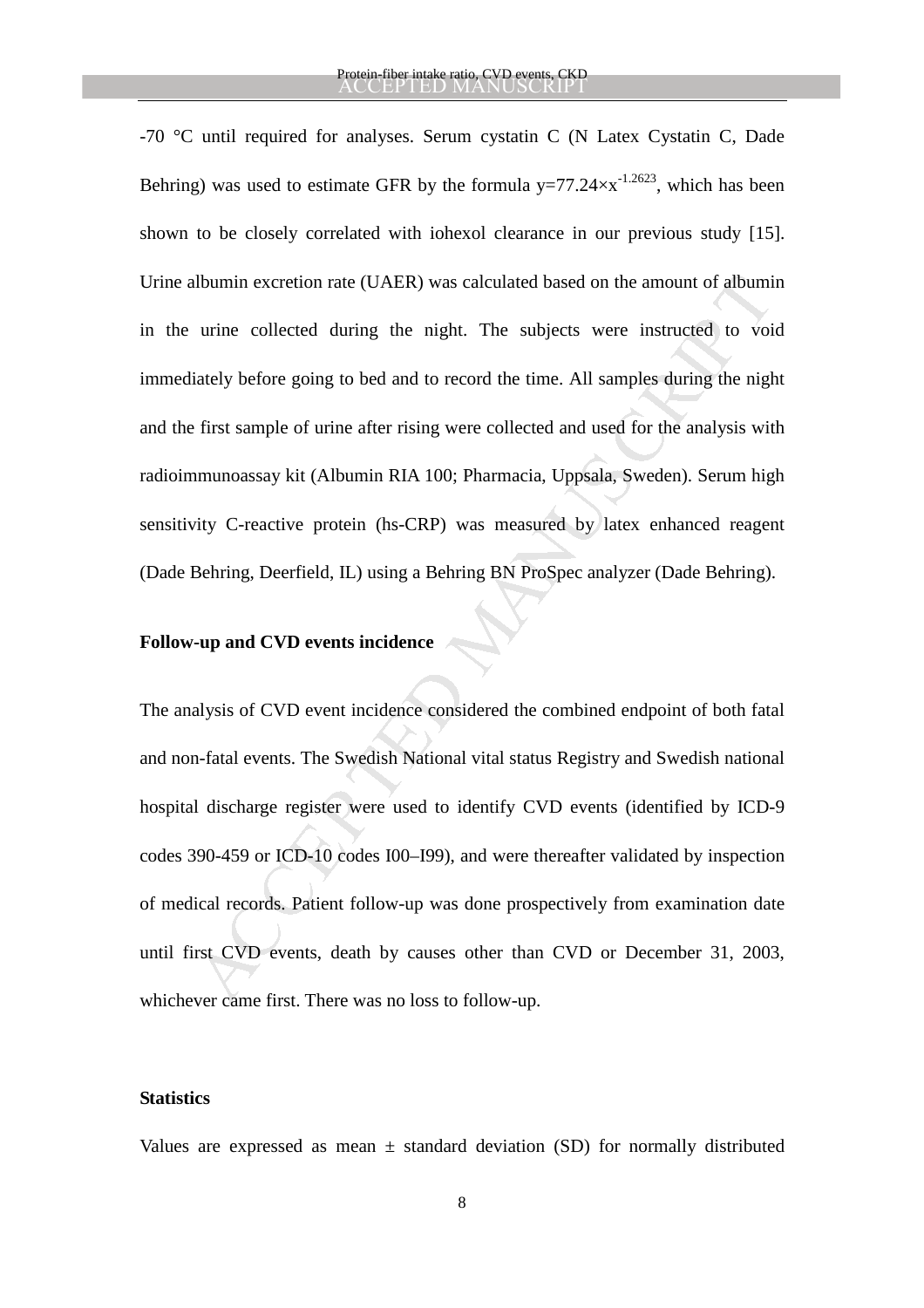t. The association of protein-fiber intake ratio, and its separate component<br>CVD event incidence were investigated with Cox proportional-hazar<br>ions in two sets of models: (i) crude model; (ii) adjusted for age, lifestyl<br>t continuous variables, median (inter-quartile range, IQR) for skewed variables, or percentage of total for categorical variables. Spearman's rank correlation analysis was used to determine relationships between protein-fiber intake ratio and variables of interest. The association of protein-fiber intake ratio, and its separate components with CVD event incidence were investigated with Cox proportional-hazard regressions in two sets of models: (i) crude model; (ii) adjusted for age, lifestyle parameters (BMI, smoking status, and physical activity), co-morbidities (prevalence of diabetes, hypertension and hyperlipidemia), renal biomarkers (eGFR and UAER) and food intake (total energy, sodium, potassium and SFA intake). Restricted cubic spline graphs were used to graphically evaluate systematic relationships between protein-fiber intake ratio and fatal/non-fatal CVD incidence. In this analysis, we included the adjusted model. Data are presented as hazard ratios (HR) and 95% confidence interval (CI). Proportional hazards assumptions were confirmed using Schoenfeld's test [16]. All statistical analyses were performed using statistical software STATA version 13.0 (Stata Corporation, College Station, TX, USA). All tests were two-tailed and *P* <0.05 was considered significant.

# **RESULTS**

### **Baseline Characteristics**

Clinical and biochemical characteristics of included participants are shown in **Table 1.**  The median protein-to-fiber intake ratio was 4.0 (3.5-4.7); dietary protein and fiber intakes were, respectively,  $66.7$   $(60.7-71.1)$  and  $16.6$   $(14.5-19.1)$  grams/day. Among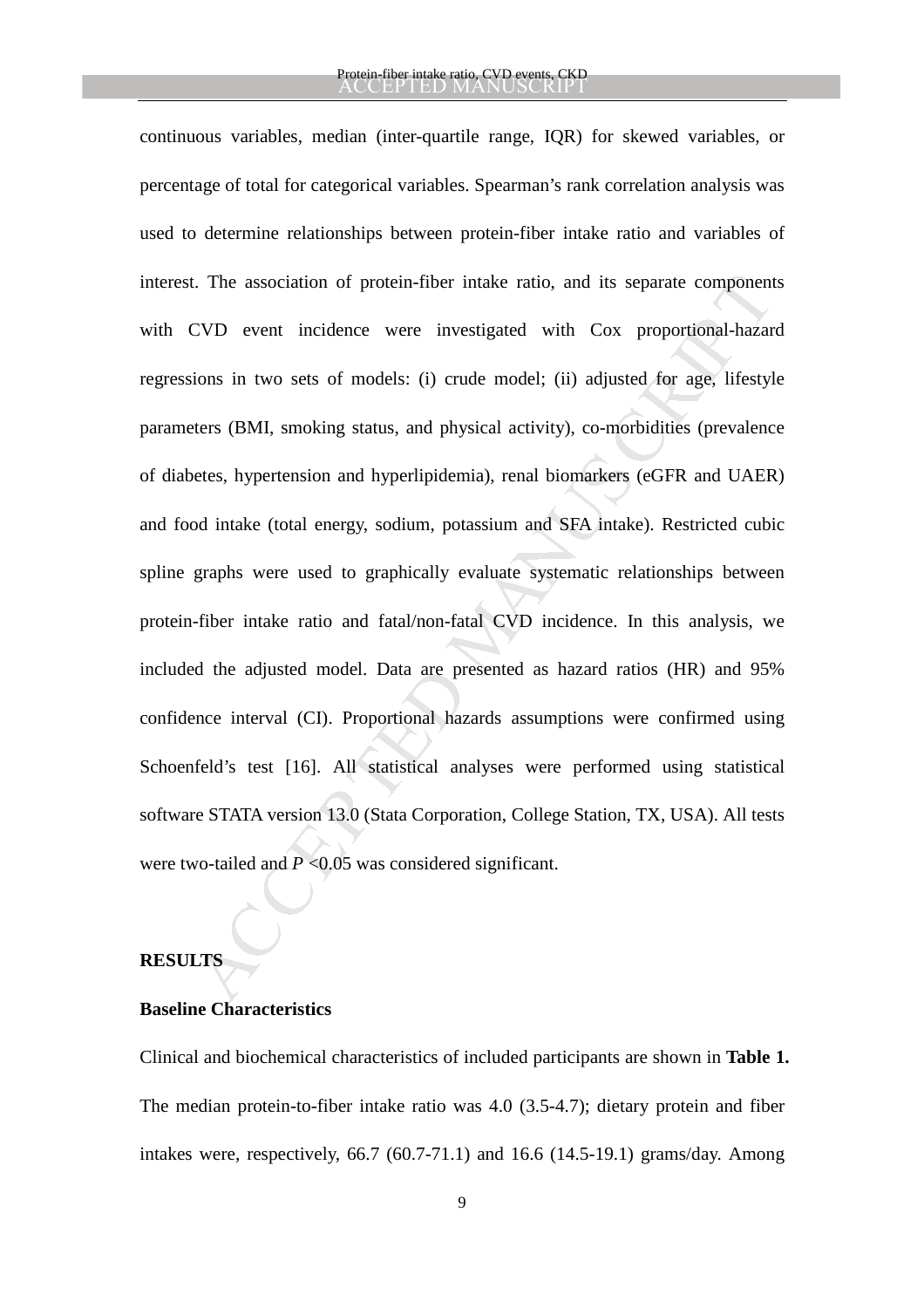the 390 individuals, 69 (6.7%) had CKD stage 1-2, 314 (80.5%) CKD stage 3, and 7 (2%) had CKD stage 4. Protein-fiber intake ratio correlated with sodium intake (Spearman's rho=0.13, P<0.05), potassium (rho= $-0.25$ , P<0.001), SFA intake  $(rho=0.40, P<0.001)$  and circulating levels of CRP  $(rho=0.13, P<0.05)$ .

### **Cox regression models**

40, P<0.001) and circulating levels of CRP (tho=0.13, P<0.05).<br> **gression models**<br>
a median follow-up of 9.1 (IQR 4.5-10.7) years, 164 CVD events occurre<br>
nece rate 54.5/1,000 person-years at risk). These included 43 fata During a median follow-up of 9.1 (IQR 4.5-10.7) years, 164 CVD events occurred (incidence rate 54.5/1,000 person-years at risk). These included 43 fatal and 121 nonfatal events. **Table 2** presents analyses of the association between protein-to-fiber intake ratio and its components (as continuous variables) and incidence of CVD events. In separate Cox models, and while apparently acting in opposing directions, neither dietary protein nor dietary fiber, associated with this outcome. As a next step we included both exposures in the same Cox model; while opposing statisticallysignificant associations were observed for both nutrient intakes in crude analysis, multivariate adjustment abrogated such significance albeit without much impact on the magnitude of the risk observed. Finally, we modelled the protein-to-fiber intake ratio, which in crude and fully adjusted models, remained an independent predictor of the incidence of CVD events [HR per SD increase (95% CI) 1.33 (1.08, 1.64)]. A spline curve analysis based on HRs of the fully adjusted model confirmed this and positive linear association (**Figure 1**).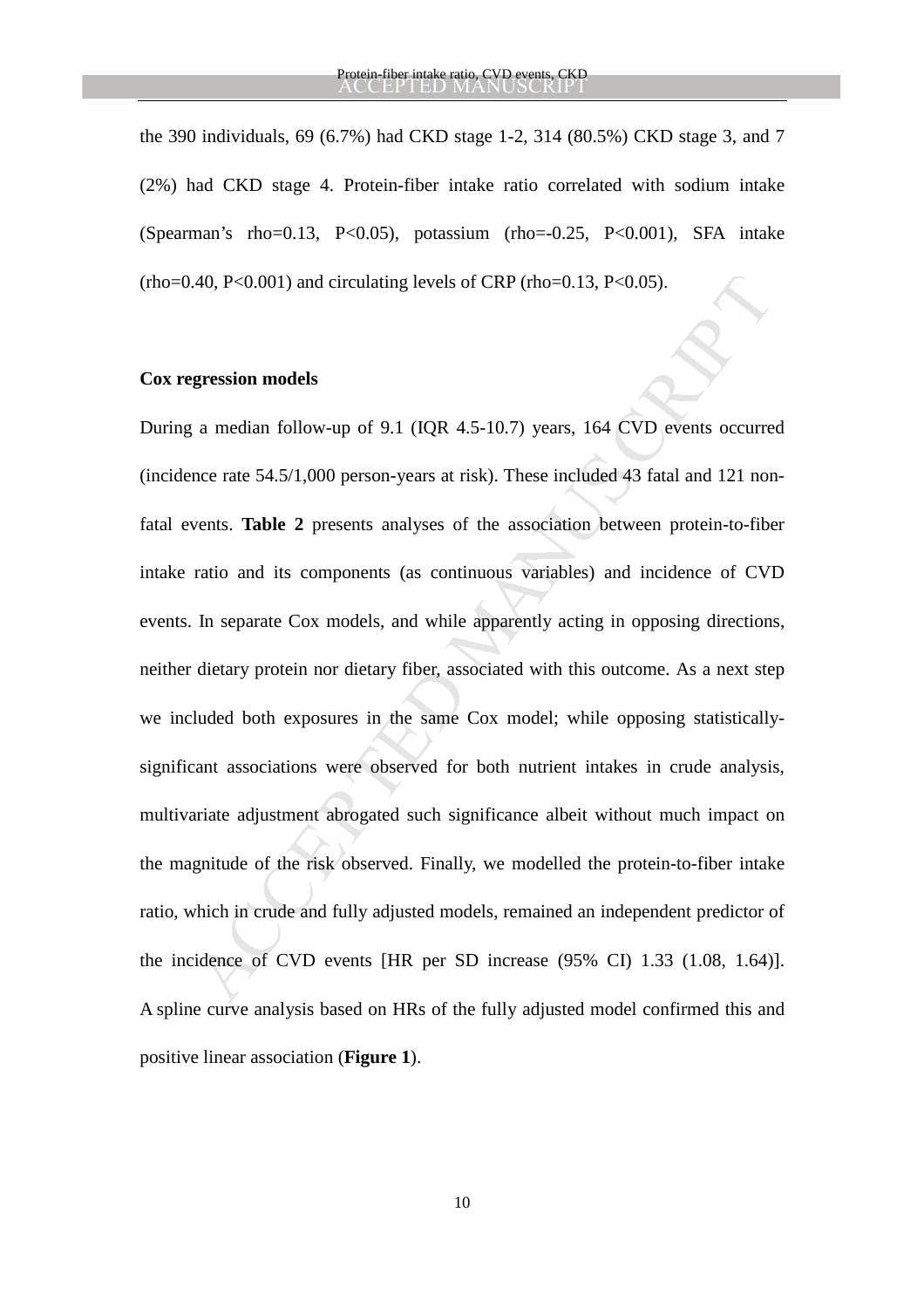### **DISCUSSION**

In this cohort study of elderly men with mild to moderate CKD, and no history of CVD, a higher protein intake relative to fiber intake was associated with increased CVD risk during follow up. Neither dietary protein nor dietary fiber alone associated consistently with these outcomes.

isk during follow up. Neither dietary protein nor dietary fiber alone associate<br>ently with these outcomes.<br>So for the link between dietary protein intake and cardiovascular risk in the<br>mity have shown somewhat conflicting Studies of the link between dietary protein intake and cardiovascular risk in the community have shown somewhat conflicting associations; for example, a large survey of US women failed to associate protein intake (dietary recalls) with the risk of coronary heart disease [5], whereas a Dutch study of men and women free from CKD found an association between dietary protein (estimated as the normalized protein equivalent of nitrogen appearance, nPNA) and cardiovascular events [3]. It may be argued that excess protein intake poses an even greater CVD risk in individuals with CKD due to the inherent metabolic derangements and compromised filtration capacity [17]. However, to the best of our knowledge, no study to date has evaluated the possible link between high protein intake and risk of CVD events in patients with manifest CKD, despite dietary protein intake restriction being a cornerstone management strategy to delay CKD progression [18]. In our study, there was a suggestive link between protein intake and the risk of CVD events, although this did not reach statistical significance.

Fiber intake, on the other hand, has a more established association with reduced risk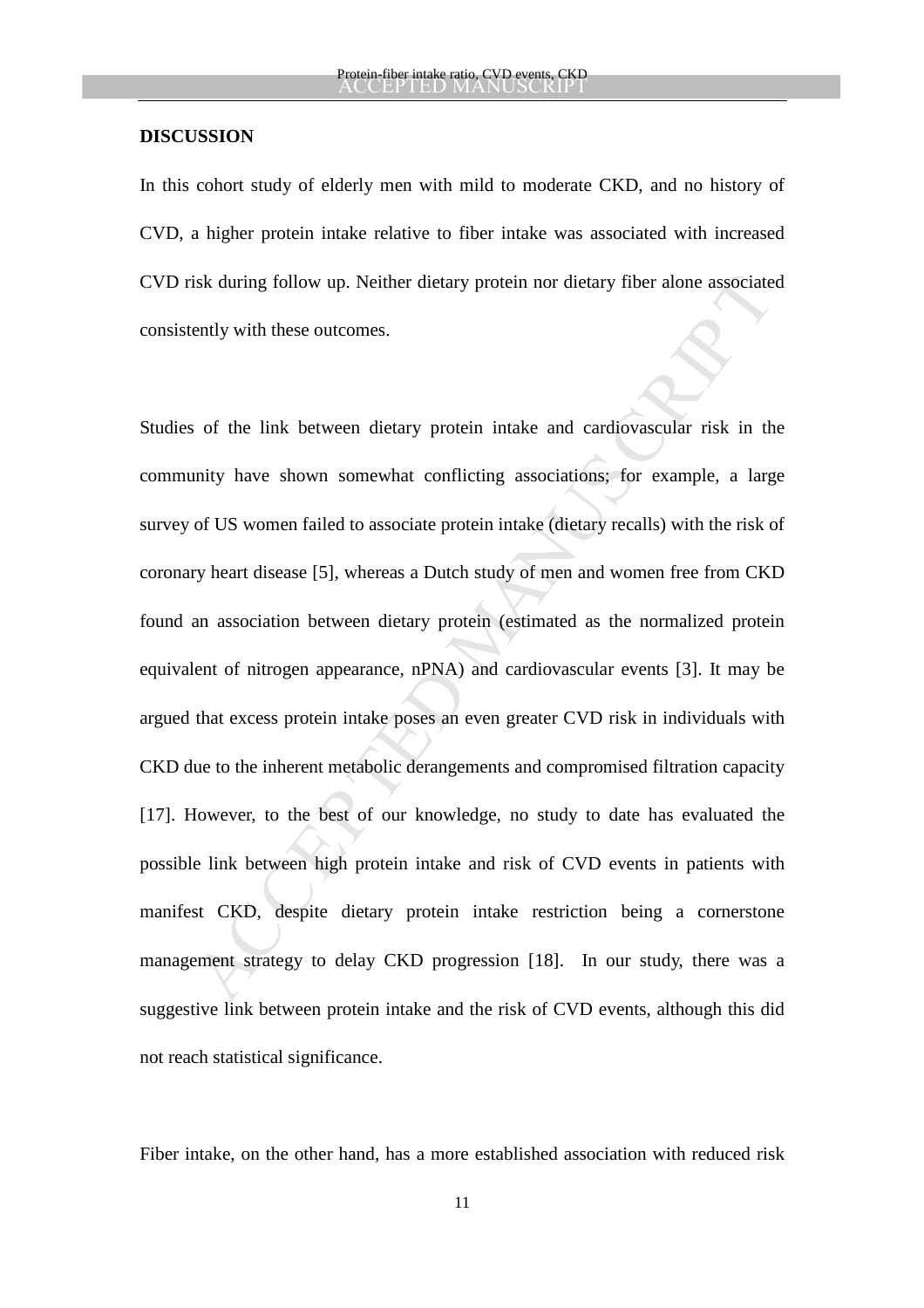[20]. Recently, the strong inverse association observed between fiber intakeratily risk in the Prevención con Dieta Mediterránea (PREDIMED) trial included community-dwelling individuals with high cardiovascular risk, we ex of CVD events and/or mortality in CKD patients [8, 19]. It was notable that fiber intake in our study was relatively low (16.6 g/day) as compared with dietary recommendations such as those from US advocating almost twice that amount (25-38 g/day) [20]. Recently, the strong inverse association observed between fiber intake and mortality risk in the Prevención con Dieta Mediterránea (PREDIMED) trial, which included community-dwelling individuals with high cardiovascular risk, was mainly explained by a protective effect against CVD-specific deaths [21]. The cardioprotective effect of a high dietary fiber intake is likely attributed to health benefits of fiber on intermediate risk factors for CVD such as lowering of blood pressure, waist circumference, body weight, fasting blood glucose and HDLcholesterol [22]. In patients with CKD, however, the putative health-promoting role of a high dietary fiber intake is not well established, and accordingly recommendations regarding fiber intake in renal nutrition guidelines are in general weak or absent. Recently, a higher fiber intake has been linked with a lower death rate in CKD individuals [9, 10], but not with CVD-death [10]. Similarly, the current study failed to show an independent association between fiber intake alone and CVD events.

The effects of a single nutrient on health and disease may be influenced, i.e., enhanced or counteracted, by other nutrients. In this study, we hypothesized that the ratio between protein and fiber intake may better discern CVD risk. The rationale for this hypothesis is two-fold: First, these nutrients have been suggested to exert opposite effects on cardiometabolic risk factors [2-4, 8] and their intake can therefore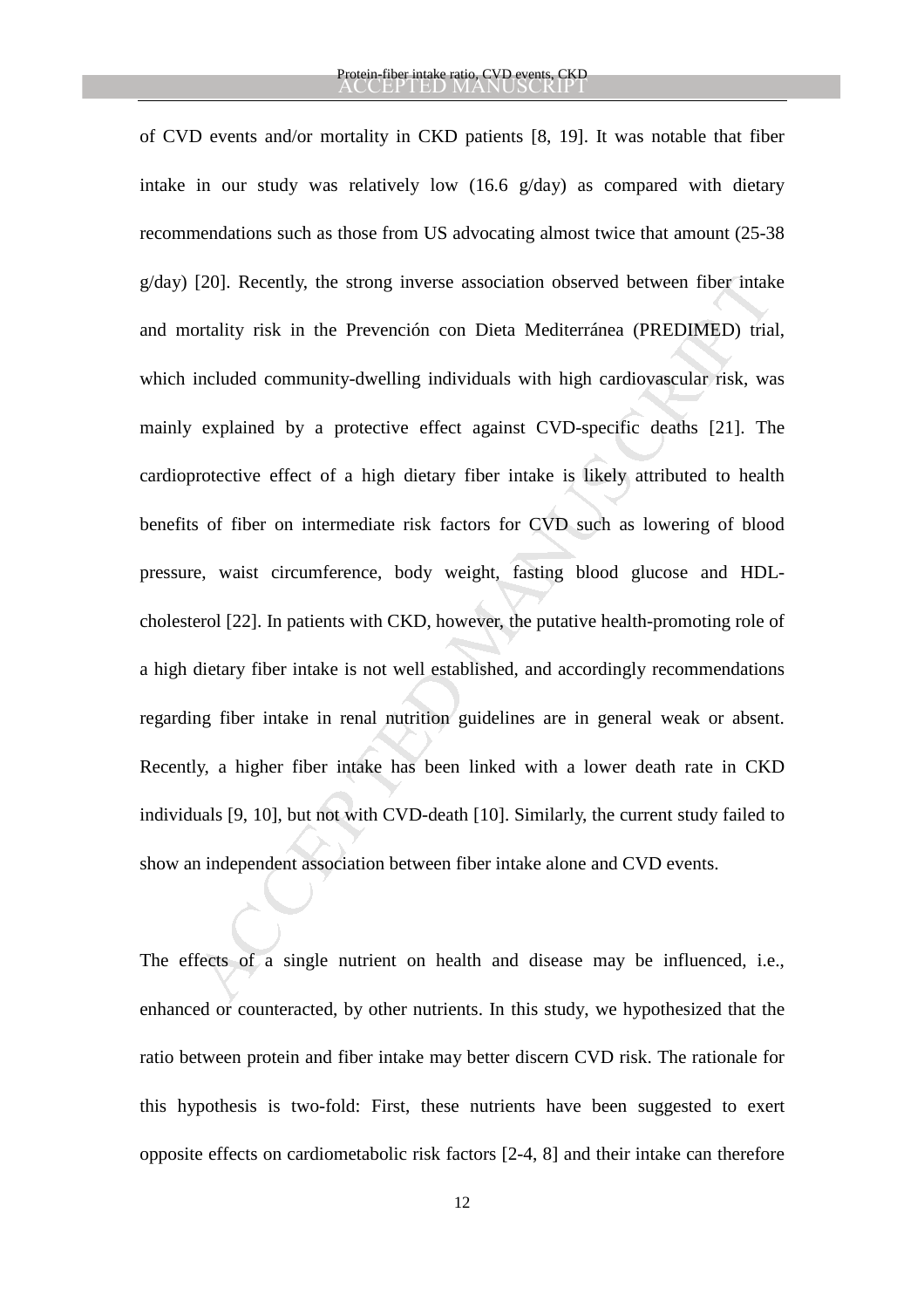protein promotes bacterial proteolytic fermentation, with subsequent increase<br>tion of indoles and phenols [24]. In contrast, dietary fiber instead shifts the<br>microbial activity toward saccharolytic fermentation, resulting theoretically be assumed to counteract each other's effects. Second, as the gut microbiota is implicated in the digestion of these nutrients, the balance between the two nutrients may influence the generation of uremic toxicity [23]. More specifically, dietary protein promotes bacterial proteolytic fermentation, with subsequent increased generation of indoles and phenols [24]. In contrast, dietary fiber instead shifts the colonic microbial activity toward saccharolytic fermentation, resulting in decreased generation of protein-derived uremic toxins [24]. We recently established proof of concept for this hypothesis by showing that the ratio between protein and fiber intake was associated with a lower generation of indoxyl sulfate and p-cresyl sulfate in a small cohort of non-dialyzed CKD patients [13]. Mounting experimental and clinical evidence indicates that these uremic toxins are likely to contribute to cardiovascular and bone disease and accelerate the progression of renal disease in CKD patients [25]. The results of the current study are in line with these observations: Interestingly, consideration of both nutrient intakes in the same Cox model yielded opposing directions in their association with the outcome, but with similar risk magnitude (approximately 15% higher and lower CVD risk for adjusted protein and fiber intake, respectively). The rationale behind this approach was that the model would control confounding by fiber intake on the effect of protein intake on CVD outcomes and *vice-versa*. We interpret this result as both nutrients similarly associating with the study outcome via other independent mechanisms beyond saccharolytic fermentation, as discussed above. Further, the interrelation between these nutrients in food sources and body homeostasis justifies that they are studied in proportion to each other (e.g. a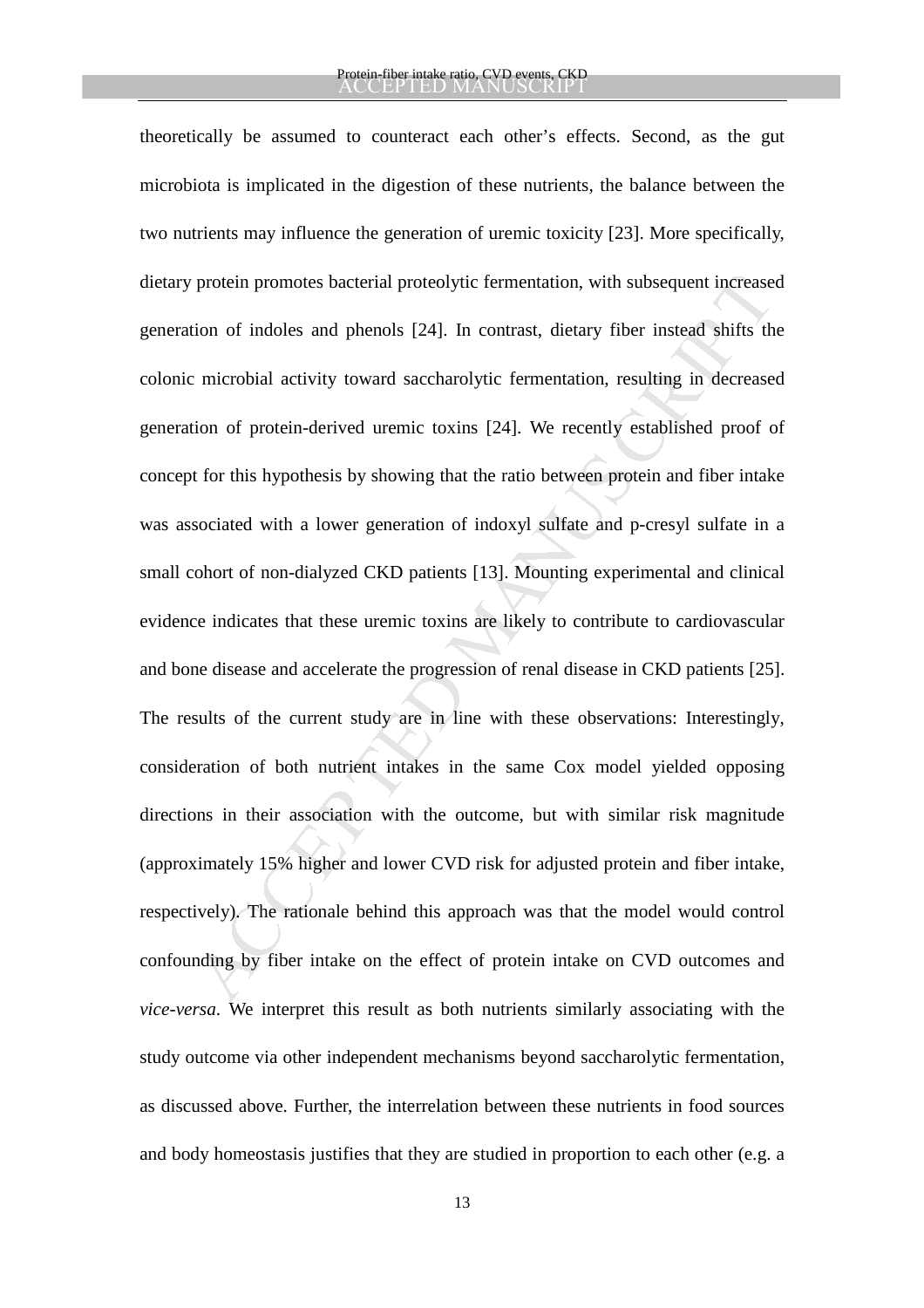ice of CVD events. Our observational analysis cannot imply causality, but ma<br>s a hypothesis generating exercise to stimulate further studies addressing th<br>al benefits of limiting protein intake while enhancing fiber intake high protein intake will often follow a high fiber intake and *vice versa*). When modelling their relative dietary intake proportions, we observed that a high protein relative to fiber intake was more strongly and independently associated with the incidence of CVD events. Our observational analysis cannot imply causality, but may serve as a hypothesis generating exercise to stimulate further studies addressing the potential benefits of limiting protein intake while enhancing fiber intake in this patient population. One important limitation in our analysis is our inability to differentiate protein sources in our database; vegetable protein sources are also likely sources of fiber as well as potassium and other nutrients that have anti-atherogenic benefits, and a recent US analysis indeed indicates that both plant protein intake as well as plant protein to total protein ratio associated with reduced mortality in a large population of CKD individuals [26]. The complexity of diet surpasses our simple design, and dietary patterns aligned with an excess of dietary protein relative to fiber, markedly differ in many other macro or micro-nutrients. Foods rich in dietary fiber contain other nutrients with antioxidant and anti-inflammatory properties, and recent trials in CKD patients elegantly demonstrate how base-inducing dietary approaches with fruit and vegetables, may counter acidosis, attenuate inflammation and preserve renal function [27], which may also link to the reduced CVD risk here observed. Likewise, foods rich in animal protein sources are likely higher in other unhealthy nutrients, such as SFA and salt, and contribute little or no fiber, thereby potentially promoting CVD risk. Indeed in our analysis both SFA and salt were positively associated to a higher protein: fiber ratio. Finally, recent epidemiological studies addressing dietary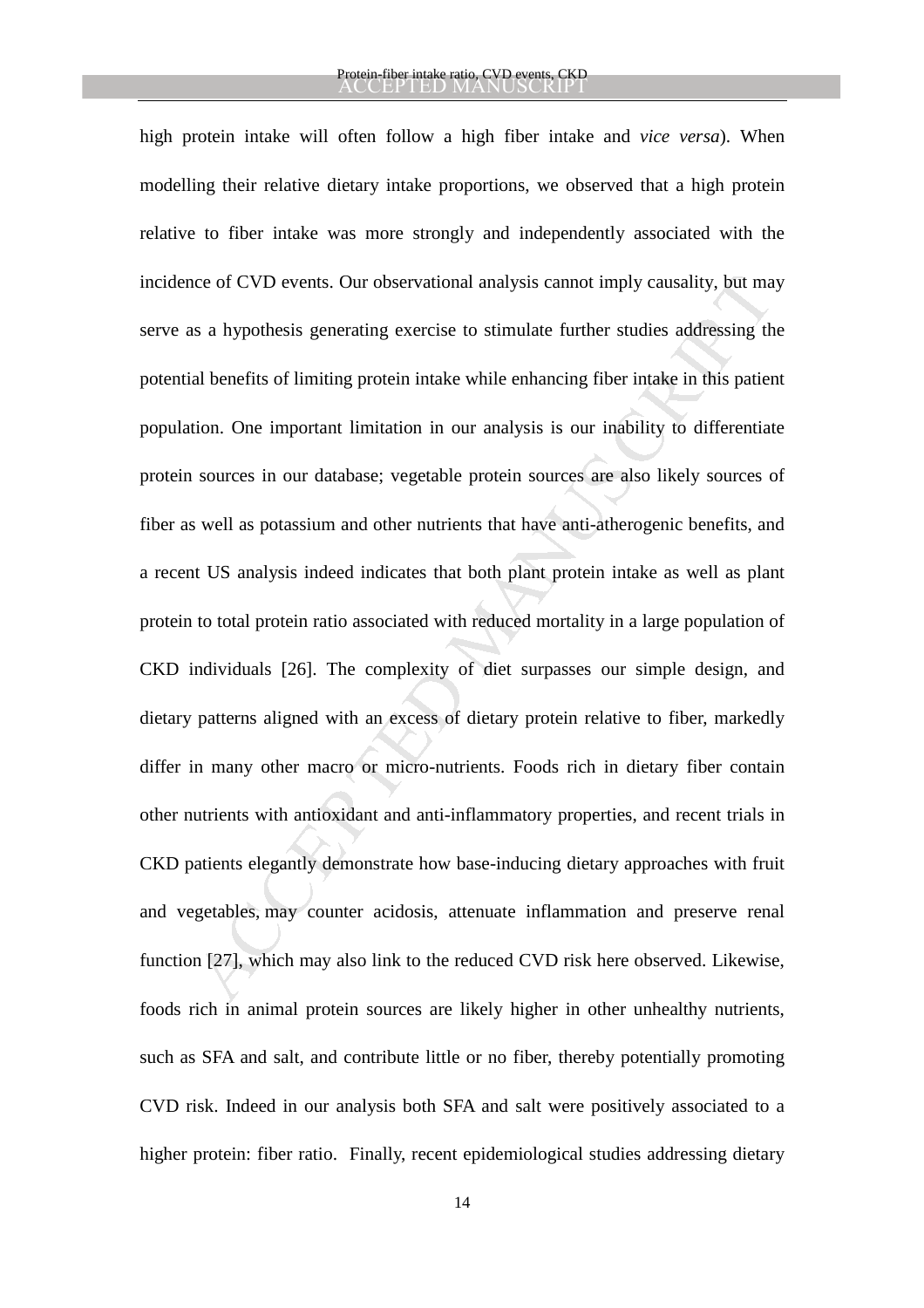REDS) study [28]. Furthermore, adherence to a Healthy eating index [29] or the tranean dietary pattern [30], patterns both of which favor fiber-rich foods at to meat, have been linked to improved survival and reduced incid quality in CKD patients are also in line with our observations. For instance, diets rich in fruits and vegetables and lower in meat associated with reduced mortality risk in the CKD individuals from Reasons for Geographic and Racial Differences in Stroke (REGARDS) study [28]. Furthermore, adherence to a Healthy eating index [29] or to a Mediterranean dietary pattern [30], patterns both of which favor fiber-rich foods as opposed to meat, have been linked to improved survival and reduced incidence of renal and cardiometabolic complications in individuals with CKD. Finally, Moe *et al.*  [31] demonstrated in a crossover trial that 1-week adherence to a vegetarian diet resulted in a better phosphorus homeostasis control as compared with a meat-rich diet in patients with CKD stage 4. Although the authors rightly allude to the difference in protein-sources to explain the patient's metabolic improvements, the contribution of fiber from the vegetarian diet, may have also played a role.

Strengths of this study include its prospective nature with complete long time followup of a homogenous, community-based cohort, the use of 7-day dietary records, and detailed phenotypic characterization. The homogeneity of participants in this survey (same age, sex, ethnicity and geographical distribution) increases the likelihood of finding unbiased associations, although on the other hand, it renders a selective population that is not necessarily representative of other ages, other ethnicities, or of women. Another factor that may limit the generalizability of the results of the current study is that we excluded individuals with a history of CVD. The reason for this is that they could have modified their diet and lifestyle as a secondary preventive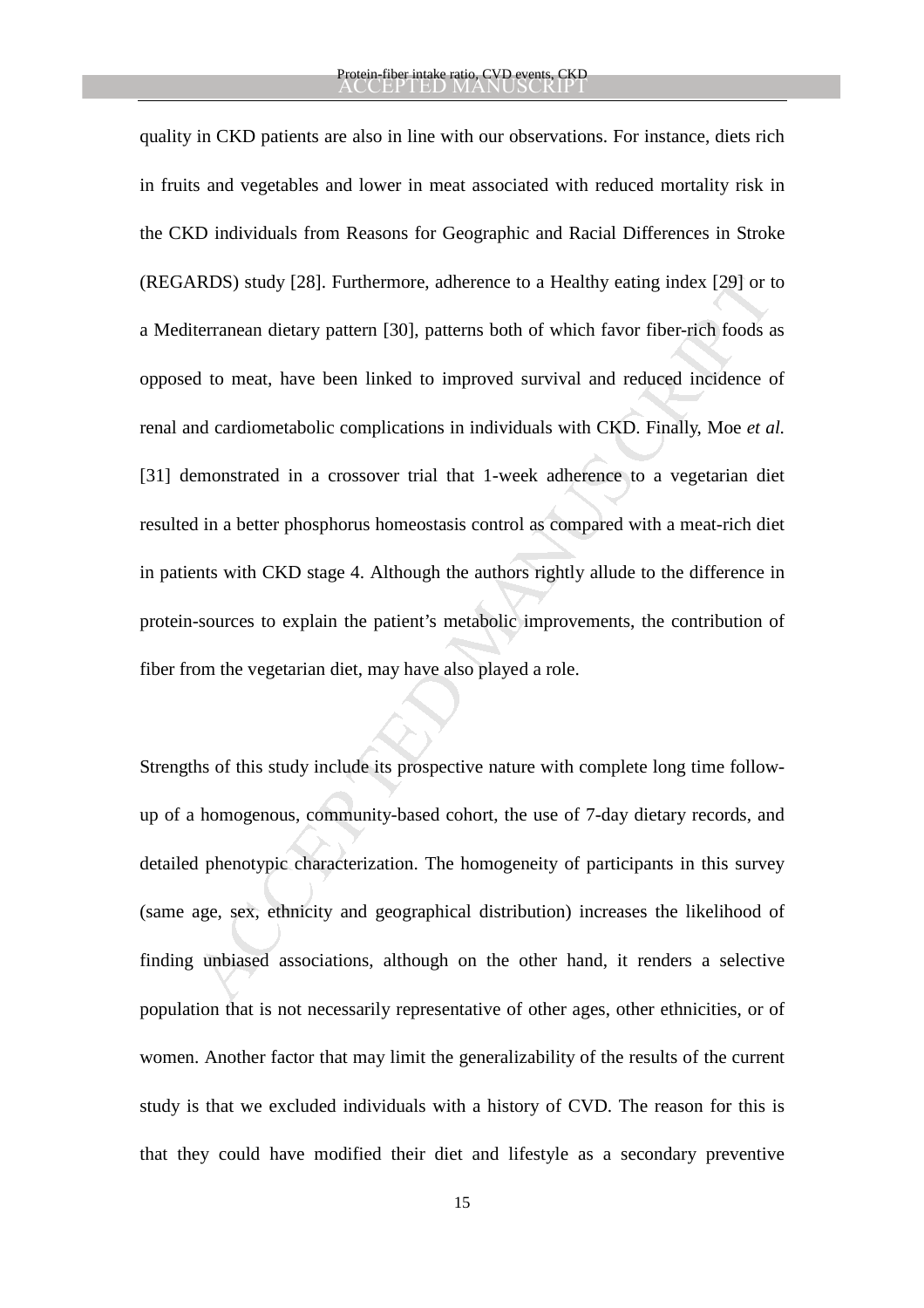inderestimated given the subjectivity of self-reporting of salt added to cookin<br>the table in our 7-day food records. Further, in dietary recall research it is<br>d that diet remains more or less constant over time. However, w strategy and consequently their inclusion would have introduced bias in our analysis. We acknowledge the lack of information on urinary sodium excretion or serum potassium as additional limitations. We also acknowledge that dietary salt intake is likely underestimated given the subjectivity of self-reporting of salt added to cooking or at the table in our 7-day food records. Further, in dietary recall research it is assumed that diet remains more or less constant over time. However, we cannot exclude the possibility that patients may have changed their diets during follow-up. Finally, although we adjusted for many important confounders in the association of interest, residual confounding cannot be ruled out.

# **Conclusions**

High protein-fiber intake ratio was associated with higher CVD event incidence risk in a homogeneous population of older men with moderate CKD and free from CVD history.

16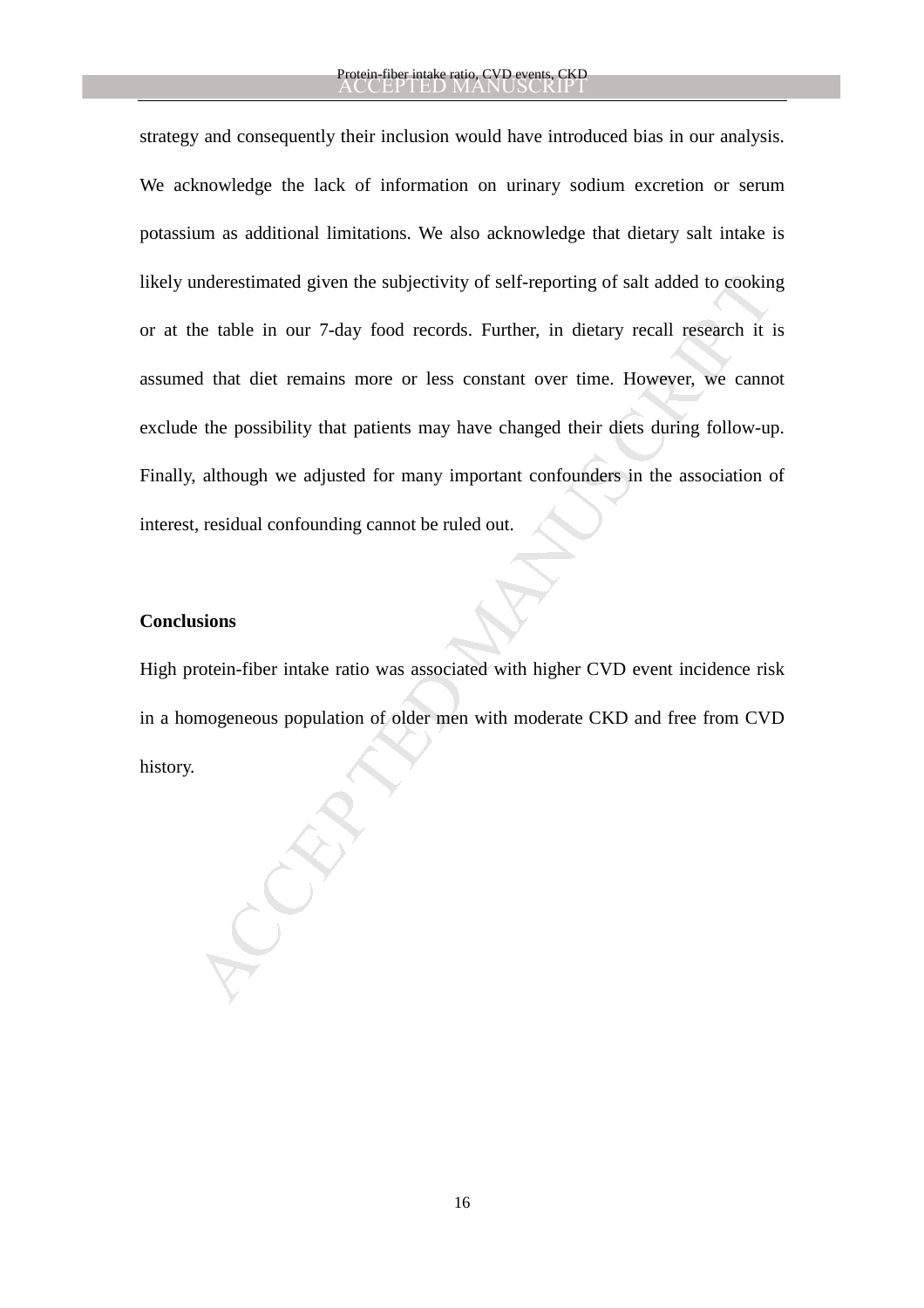## **ACKNOWLEDGEMENTS**

This work was supported by the grants from the Westman's Foundation. HX is partially supported by Karolinska Institutet faculty for funding of postgraduates (KID). Baxter Novum is the result of a grant from Baxter Healthcare Corporation to Karolinska Institutet.

# **DISCLOSURES**

Novum is the result of a grant from Baxter Healthcare Corporation to<br>ska Institutet.<br>
<br> **ACCURES**<br>
difficiated with Baxter Healthcare Corporation. None of the other authors declare<br>
filiet of interest. BL is affiliated with Baxter Healthcare Corporation. None of the other authors declare any conflict of interest.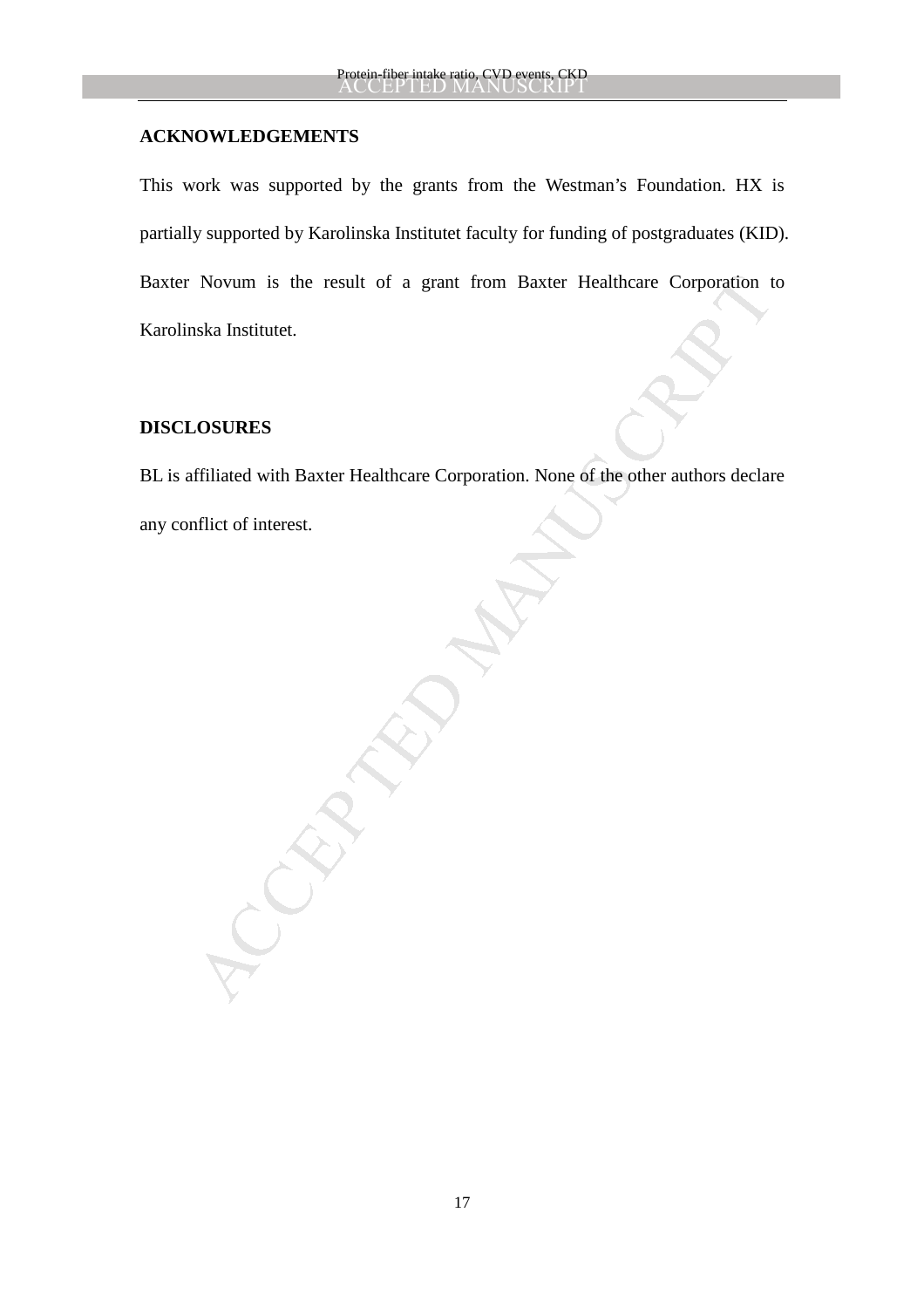### **REFERENCES**

- 1. Jha V, Garcia-Garcia G, Iseki K, Li Z, Naicker S, Plattner B, Saran R, Wang AY, Yang CW: **Chronic kidney disease: global dimension and perspectives.** *Lancet* 2013, **382:**260-272.
- 2. Lagiou P, Sandin S, Weiderpass E, Lagiou A, Mucci L, Trichopoulos D, Adami HO: **Low carbohydrate-high protein diet and mortality in a cohort of Swedish women.** *J Intern Med* 2007, **261:**366-374.
- 3. Halbesma N, Bakker SJ, Jansen DF, Stolk RP, De Zeeuw D, De Jong PE, Gansevoort RT, Group PS: **High protein intake associates with cardiovascular events but not with loss of renal function.** *J Am Soc Nephrol* 2009, **20:**1797-1804.
- *Med* 2007, 261:366-374.<br> *Med 2007, 261:366-374.*<br> *Med 2007, 261:366-374.*<br>
Halbessna N, Bakker SJ, Jansen DF, Stolk RP, De Zeeuw D, De Jong PF, Gansevoor R Group PS. High protein inake associates with cardivascular eve 4. Lagiou P, Sandin S, Lof M, Trichopoulos D, Adami HO, Weiderpass E: **Low carbohydratehigh protein diet and incidence of cardiovascular diseases in Swedish women: prospective cohort study.** *BMJ* 2012, **344:**e4026.
- 5. Halton TL, Willett WC, Liu S, Manson JE, Albert CM, Rexrode K, Hu FB: **Lowcarbohydrate-diet score and the risk of coronary heart disease in women.** *N Engl J Med*  2006, **355:**1991-2002.
- 6. Hu FB, Stampfer MJ, Manson JE, Rimm E, Colditz GA, Speizer FE, Hennekens CH, Willett WC: **Dietary protein and risk of ischemic heart disease in women.** *Am J Clin Nutr* 1999, **70:**221-227.
- 7. Buendia JR, Bradlee ML, Singer MR, Moore LL: **Diets higher in protein predict lower high blood pressure risk in Framingham Offspring Study adults.** *Am J Hypertens* 2015, **28:**372- 379.
- 8. Threapleton DE, Greenwood DC, Evans CE, Cleghorn CL, Nykjaer C, Woodhead C, Cade JE, Gale CP, Burley VJ: **Dietary fibre intake and risk of cardiovascular disease: systematic review and meta-analysis.** *BMJ* 2013, **347:**f6879.
- 9. Krishnamurthy VM, Wei G, Baird BC, Murtaugh M, Chonchol MB, Raphael KL, Greene T, Beddhu S: **High dietary fiber intake is associated with decreased inflammation and allcause mortality in patients with chronic kidney disease.** *Kidney Int* 2012, **81:**300-306.
- 10. Xu H, Huang X, Risérus U, Krishnamurthy VM, Cederholm T, Arnlöv J, Lindholm B, Sjögren P, Carrero JJ: **Dietary fiber, kidney function, inflammation, and mortality risk.** *Clin J Am Soc Nephrol* 2014, **9:**2104-2110.
- 11. Packard DP, Milton JE, Shuler LA, Short RA, Tuttle KR: **Implications of chronic kidney disease for dietary treatment in cardiovascular disease.** *J Ren Nutr* 2006, **16:**259-268.
- 12. Patel KP, Luo FJ, Plummer NS, Hostetter TH, Meyer TW: **The production of p-cresol sulfate and indoxyl sulfate in vegetarians versus omnivores.** *Clin J Am Soc Nephrol* 2012, **7:**982-988.
- 13. Rossi M, Johnson DW, Xu H, Carrero JJ, Pascoe E, French C, Campbell KL: **Dietary protein-fiber ratio associates with circulating levels of indoxyl sulfate and p-cresyl sulfate in chronic kidney disease patients.** *Nutr Metab Cardiovasc Dis* 2015.
- 14. Willett WC, Howe GR, Kushi LH: **Adjustment for total energy intake in epidemiologic studies.** *Am J Clin Nutr* 1997, **65:**1220S-1228S; discussion 1229S-1231S.
- 15. Larsson A, Malm J, Grubb A, Hansson LO: **Calculation of glomerular filtration rate expressed in mL/min from plasma cystatin C values in mg/L.** *Scand J Clin Lab Invest*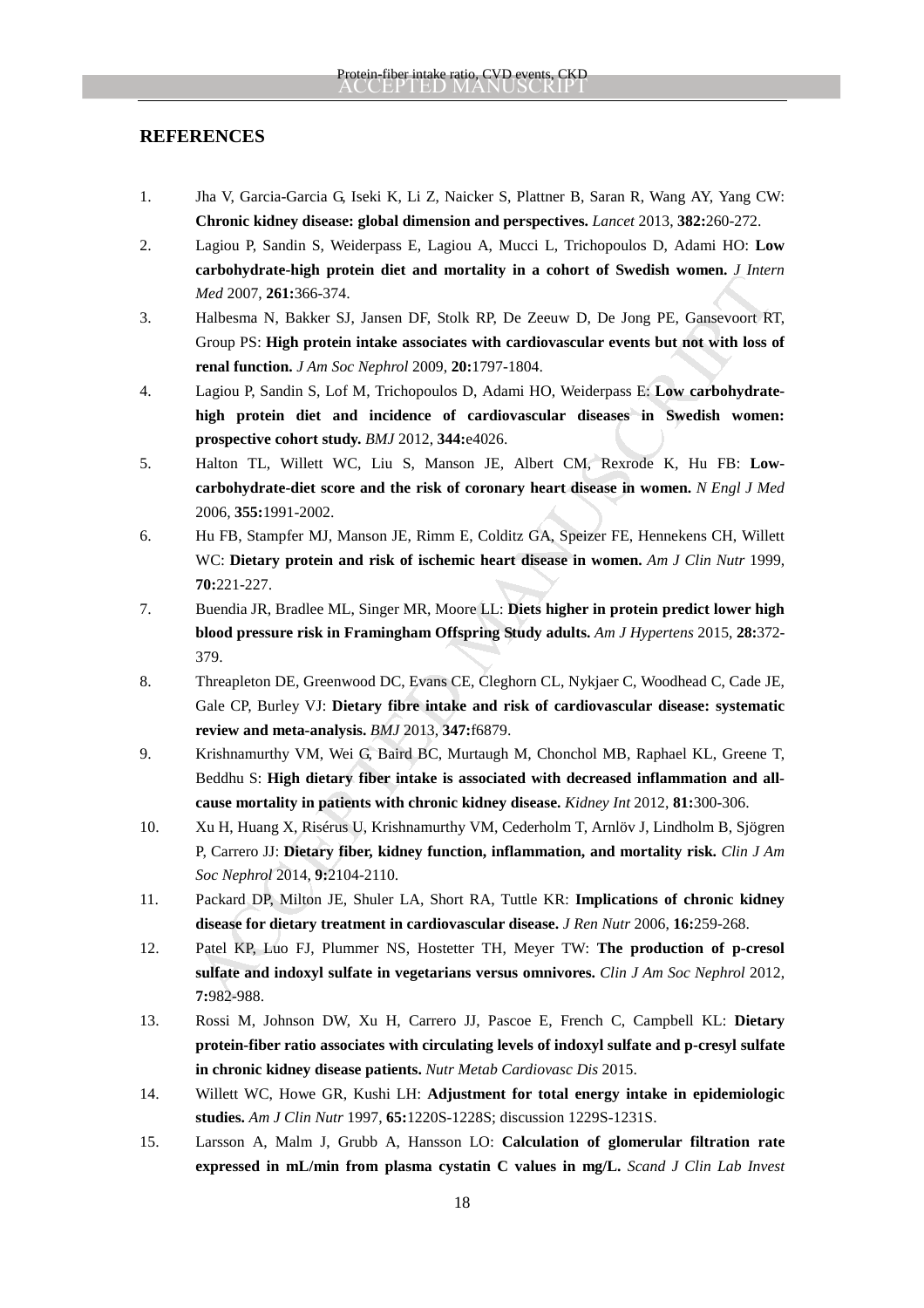2004, **64:**25-30.

- 16. Ananth CV, Kleinbaum DG: **Regression models for ordinal responses: a review of methods and applications.** *Int J Epidemiol* 1997, **26:**1323-1333.
- 17. Friedman AN: **High-protein diets: potential effects on the kidney in renal health and disease.** *Am J Kidney Dis* 2004, **44:**950-962.
- 18. Fouque D, Laville M: **Low protein diets for chronic kidney disease in non diabetic adults.** *Cochrane Database Syst Rev* 2009**:**CD001892.
- Using X, Ouyang Y, Liu J, Zhu M, Zhu G, Bao W, Hu FB: Fruit and vegetabonsumption and mortality from all causes, cardiovascular disease, and canceer systematic review and dose-response meta-analysis of prospective cohort 19. Wang X, Ouyang Y, Liu J, Zhu M, Zhao G, Bao W, Hu FB: **Fruit and vegetable consumption and mortality from all causes, cardiovascular disease, and cancer: systematic review and dose-response meta-analysis of prospective cohort studies.** *BMJ*  2014, **349:**g4490.
- 20. **Dietary guidelines for Americans.** U.S. Government Printing Office, Washington (DC) (2010); 2010.
- 21. Buil-Cosiales P, Zazpe I, Toledo E, Corella D, Salas-Salvadó J, Diez-Espino J, Ros E, Fernandez-Creuet Navajas J, Santos-Lozano JM, Arós F, et al: **Fiber intake and all-cause mortality in the Prevención con Dieta Mediterránea (PREDIMED) study.** *Am J Clin Nutr*  2014, **100:**1498-1507.
- 22. Estruch R, Martínez-González MA, Corella D, Basora-Gallisá J, Ruiz-Gutiérrez V, Covas MI, Fiol M, Gómez-Gracia E, López-Sabater MC, Escoda R, et al: **Effects of dietary fibre intake on risk factors for cardiovascular disease in subjects at high risk.** *J Epidemiol Community Health* 2009, **63:**582-588.
- 23. Consortium HMP: **Structure, function and diversity of the healthy human microbiome.** *Nature* 2012, **486:**207-214.
- 24. Meijers BK, Evenepoel P: **The gut-kidney axis: indoxyl sulfate, p-cresyl sulfate and CKD progression.** *Nephrol Dial Transplant* 2011, **26:**759-761.
- 25. Niwa T: **Indoxyl sulfate is a nephro-vascular toxin.** *J Ren Nutr* 2010, **20:**S2-6.
- 26. Chen X, Wei G, Jalili T, Metos J, Giri A, Cho ME, Boucher R, Greene T, Beddhu S: **The Associations of Plant Protein Intake With All-Cause Mortality in CKD.** *Am J Kidney Dis*  2015.
- 27. Goraya N, Simoni J, Jo C, Wesson DE: **Dietary acid reduction with fruits and vegetables or bicarbonate attenuates kidney injury in patients with a moderately reduced glomerular filtration rate due to hypertensive nephropathy.** *Kidney Int* 2012, **81:**86-93.
- 28. Gutiérrez OM, Muntner P, Rizk DV, McClellan WM, Warnock DG, Newby PK, Judd SE: **Dietary patterns and risk of death and progression to ESRD in individuals with CKD: a cohort study.** *Am J Kidney Dis* 2014, **64:**204-213.
- 29. Dunkler D, Dehghan M, Teo KK, Heinze G, Gao P, Kohl M, Clase CM, Mann JFE, Yusuf S, Oberbauer R, Investigators O: **Diet and Kidney Disease in High-Risk Individuals With Type 2 Diabetes Mellitus.** *Jama Internal Medicine* 2013, **173:**1682-1692.
- 30. Huang XY, Jimenez-Moleon JJ, Lindholm B, Cederholm T, Arnlov J, Riserus U, Sjogren P, Carrero JJ: **Mediterranean Diet, Kidney Function, and Mortality in Men with CKD.** *Clinical Journal of the American Society of Nephrology* 2013, **8:**1548-1555.
- 31. Moe SM, Zidehsarai MP, Chambers MA, Jackman LA, Radcliffe JS, Trevino LL, Donahue SE, Asplin JR: **Vegetarian compared with meat dietary protein source and phosphorus homeostasis in chronic kidney disease.** *Clin J Am Soc Nephrol* 2011, **6:**257-264.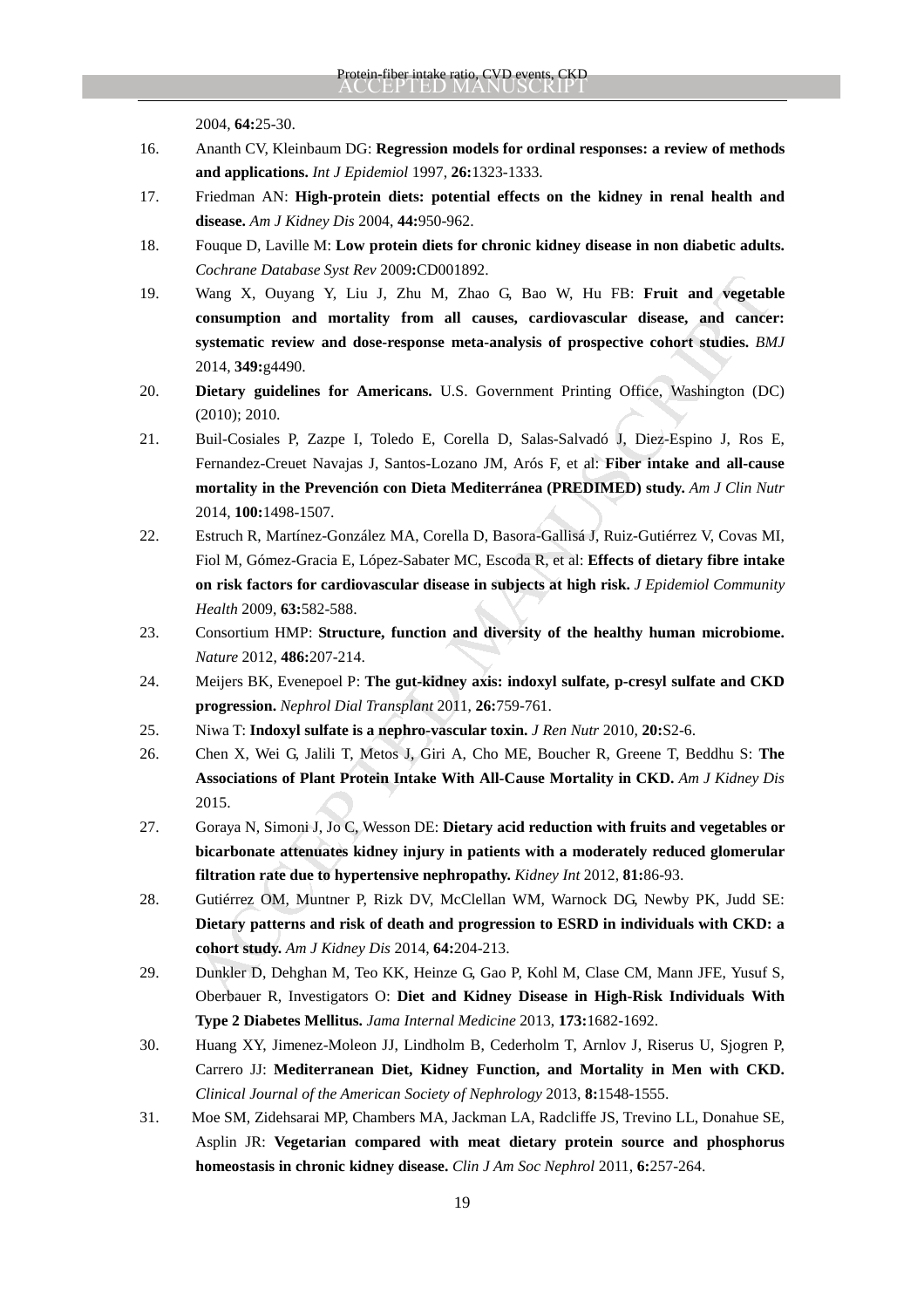### **FIGURE LEGEND**

ted with protein-fiber ratio. Covariates include age, BMI, smoking status<br>al activity, hypertension, diabetes, hyperlipidemia, eGFR, UAER, total energy<br>sodium, potassium and saturated fatty acid intake. The histogram is th Figure 1. Restricted cubic spline curve showing adjusted hazard ratios (bold line) and 95% confidence intervals (dashed lines) for cardiovascular disease incidence associated with protein-fiber ratio. Covariates include age, BMI, smoking status, physical activity, hypertension, diabetes, hyperlipidemia, eGFR, UAER, total energy intake, sodium, potassium and saturated fatty acid intake. The histogram is the distribution of protein-fiber among 390 older men with CKD. The median value served as reference (knot).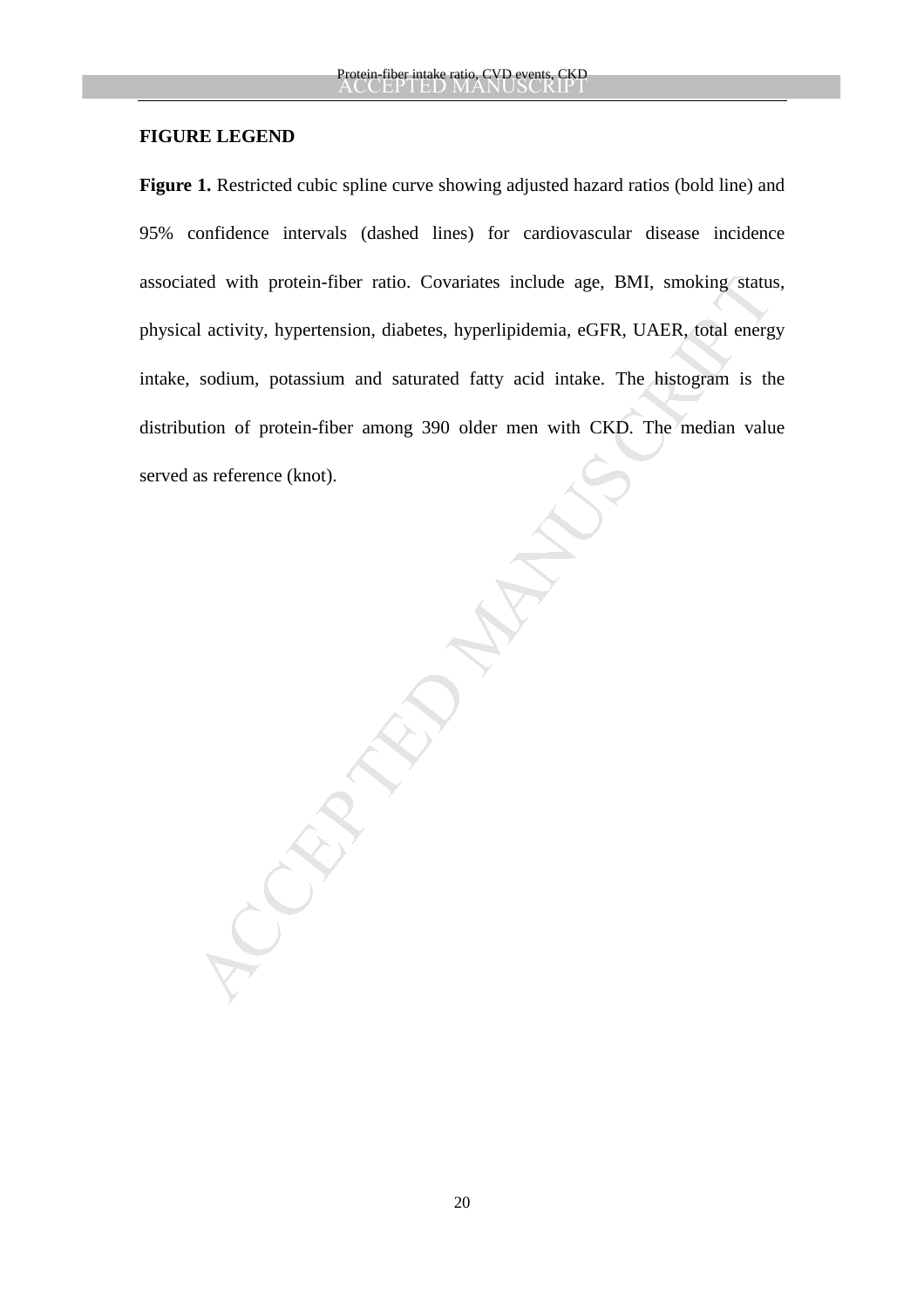| Parameters                             |                                                                                           | Univariate rho |
|----------------------------------------|-------------------------------------------------------------------------------------------|----------------|
| n                                      | 390                                                                                       |                |
| Protein-fiber ratio                    | $4.0(3.5-4.7)$                                                                            |                |
| Age, years                             | $71.0 + 0.6$                                                                              | 0.09           |
| BMI, $\text{kg/m}^2$                   | $26.3 \pm 3.4$                                                                            | 0.02           |
| Smokers, (%)                           | 92 (24%)                                                                                  | 0.07           |
| Physical activity, n (%)               |                                                                                           | $-0.05$        |
| Sedentary                              | 13 (3%)                                                                                   |                |
| Moderate                               | 143 (37%)                                                                                 |                |
| Regular                                | 201 (52%)                                                                                 |                |
| Athletic                               | 20(5%)                                                                                    |                |
| Diabetes mellitus, n (%)               | 58 (15%)                                                                                  | 0.09           |
| Hypertension, $n$ $(\%)$               | 270 (69%)                                                                                 | 0.07           |
| Hyperlipemia, $n$ (%)                  | 131 (34%)                                                                                 | $-0.05$        |
| eGFR, mL/min per $1.73$ m <sup>2</sup> | 54.4 (47.9-58.3)                                                                          | $-0.04$        |
| UAER, ug/min                           | $6.6(3.4-22.8)$                                                                           | $-0.01$        |
| CRP, mg/L                              | 1.9(0.9, 4.4)                                                                             | $0.13*$        |
| Food intake                            |                                                                                           |                |
| Energy intake (kcal /day)              | 1724 (1435-2003)                                                                          | $-0.01$        |
| Dietary sodium (g/day)                 | $2.5(2.2-2.7)$                                                                            | $0.13*$        |
| Dietary potassium (g/day)              | $2.8(2.5-3.0)$                                                                            | $-0.25***$     |
| Dietary SFA (g/day)                    | 29.6 (26.2-33.4)                                                                          | $0.40$ ***     |
| Dietary fiber (g/day)                  | $16.6(14.5-19.1)$                                                                         |                |
| Dietary protein (g/day)                | $66.7(60.7-71.1)$                                                                         |                |
|                                        | Data are expressed as mean ± standard deviation, median (25th-75th percentile), or number |                |
| percentage), as appropriate            |                                                                                           |                |
|                                        | Abbreviations: BMI, body mass index; eGFR, estimated glomerular filtration rate; UAER,    |                |
|                                        | rinary albumin excretion rate; CRP, c-reactive protein; SFA, saturated fatty acid;        |                |
|                                        | Statistically significant association, * p<0.05, ** p<0.01, *** p<0.001                   |                |
|                                        |                                                                                           |                |
|                                        |                                                                                           |                |
|                                        |                                                                                           |                |
|                                        |                                                                                           |                |
|                                        |                                                                                           |                |
|                                        |                                                                                           |                |

 **Table 1.**Baseline characteristics and univariate correlates of protein-fiber ratio in 390 older men with CKD and free from CVD history.

21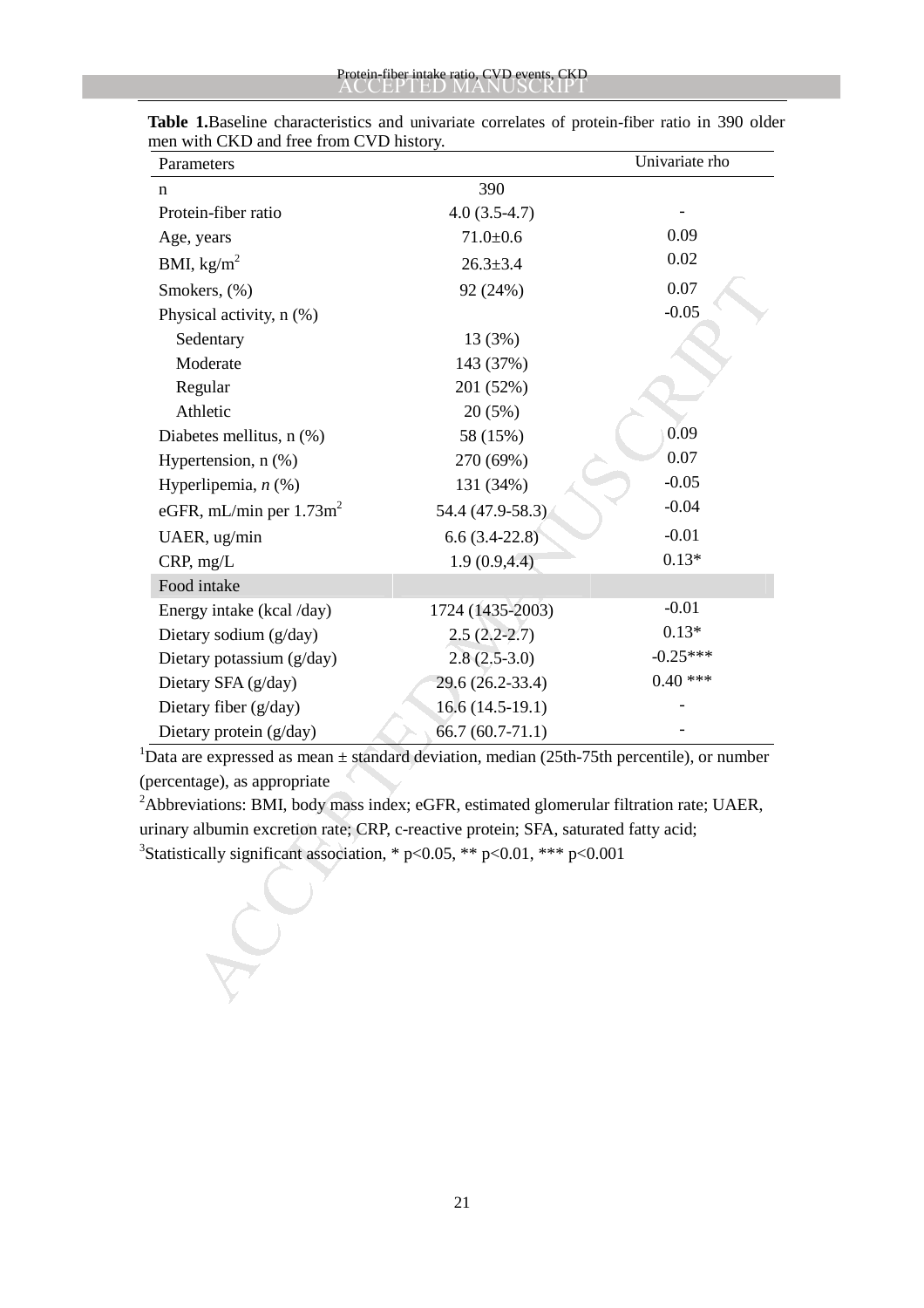Table 2. Hazard ratios for cardiovascular event incidence (n=164 events) associated to 1 SD higher dietary intake of protein and fiber, and its ratio, among 390 older men with CKD and free from CVD history.

| Exposure                                                                                                                                                                                                 | Crude                                |              | Adjusted $1$                         |              |  |
|----------------------------------------------------------------------------------------------------------------------------------------------------------------------------------------------------------|--------------------------------------|--------------|--------------------------------------|--------------|--|
|                                                                                                                                                                                                          | HR (95% CI)                          | P            | HR (95% CI)                          | $\mathbf P$  |  |
| A) Single Cox models                                                                                                                                                                                     |                                      |              |                                      |              |  |
| Dietary protein alone<br>(per SD 8.37 g/day higher)                                                                                                                                                      | 1.15(0.98, 1.34)                     | 0.09         | 1.18(0.97, 1.44)                     | 0.10         |  |
| Dietary fiber alone<br>(per SD 3.98 g/day higher)                                                                                                                                                        | 0.82(0.69, 0.97)                     | 0.02         | 0.81(0.64, 1.02)                     | 0.07         |  |
| <b>B)</b> Joint Cox models                                                                                                                                                                               |                                      |              |                                      |              |  |
| Protein intake<br>(per SD 8.37 g/day higher)<br>Fiber intake<br>(per SD 3.98 g/day higher)                                                                                                               | 1.16(1.00, 1.36)<br>0.81(0.68, 0.96) | 0.05<br>0.01 | 1.14(0.93, 1.41)<br>0.83(0.65, 1.05) | 0.20<br>0.12 |  |
| Protein-fiber intake ratio<br>(per SD 1.15 unit higher)                                                                                                                                                  | 1.26(1.11, 1.44)                     | 0.001        | 1.33(1.08, 1.64)                     | 0.01         |  |
| <sup>1</sup> Adjusted for age, BMI, smoking status, physical activity, hypertension, diabetes,<br>hyperlipidemia, eGFR, UAER, total energy intake, sodium, potassium and saturated<br>fatty acid intake. |                                      |              |                                      |              |  |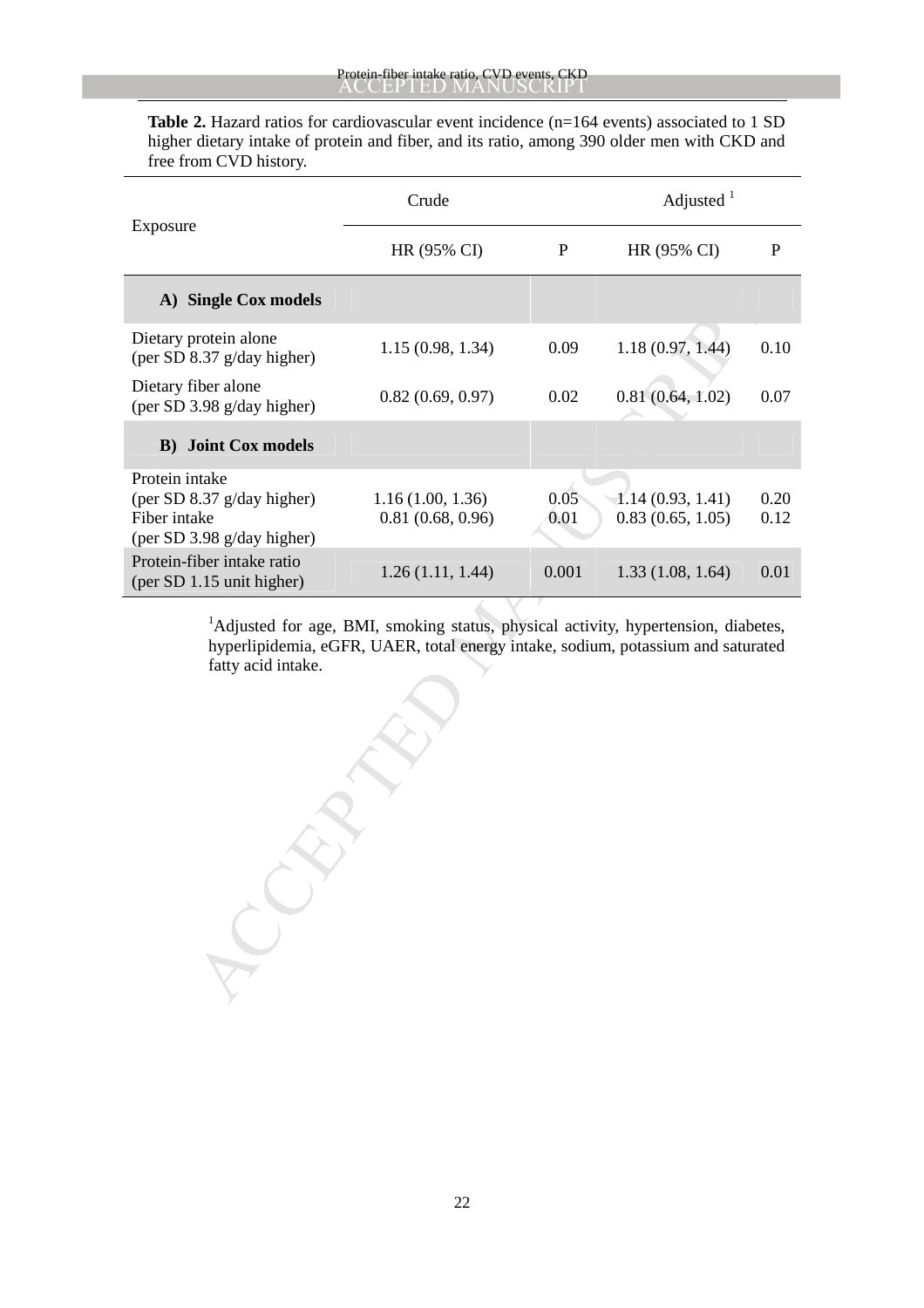

23